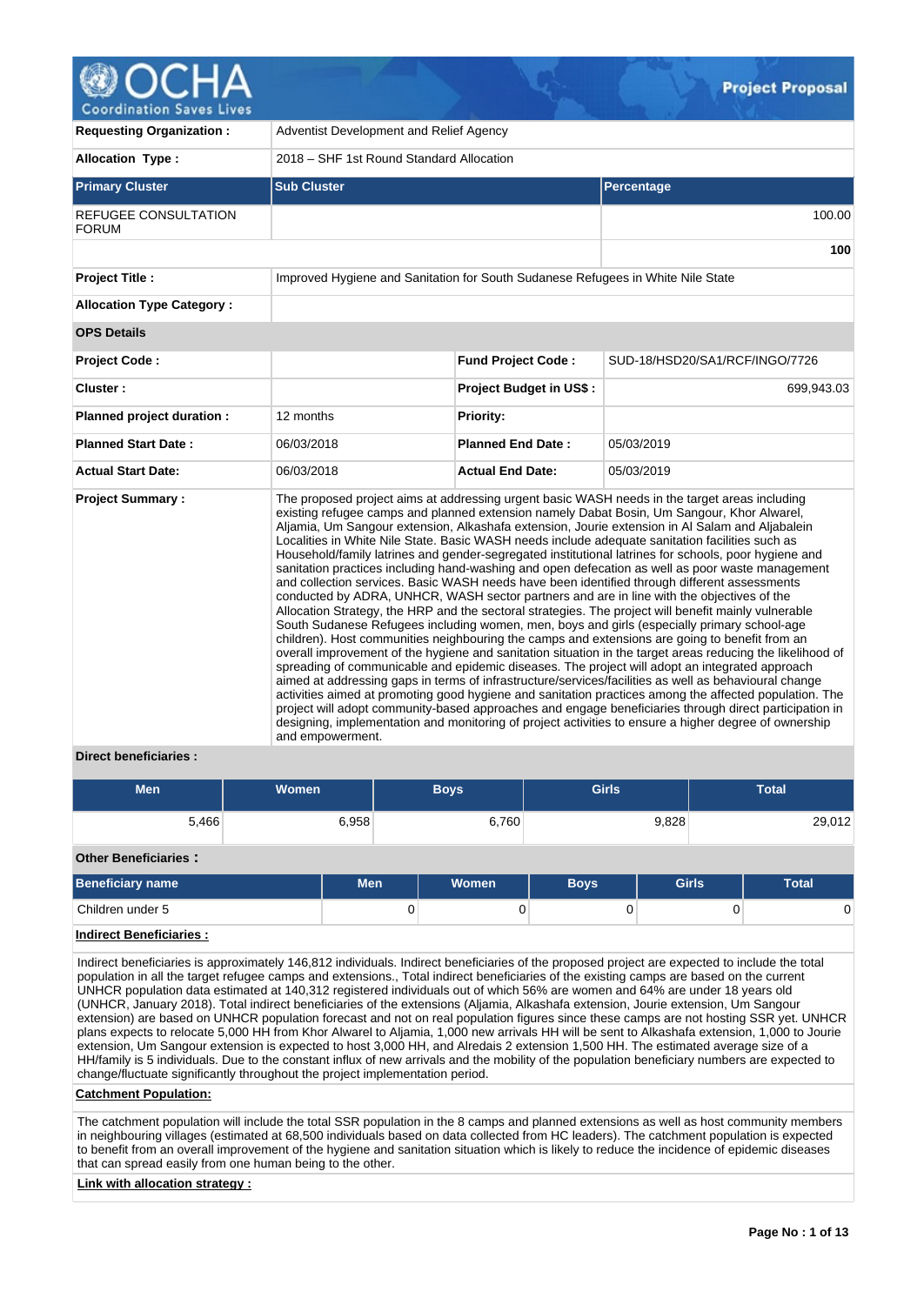The project fits perfectly within the Allocation Strategy since it aims at addressing urgent WASH needs while contributing to reduce future outbreaks of epidemic diseases in the targeted refugee camps in White Nile State. As the influx of SSR is expected to continue and the response capacity of both local and international actors appears to be limited and insufficient, the assistance provided so far to the affected population has remained below SPHERE standards across different sectors and particularly WASH. Indeed, SSR in the targeted camps and sites have inadequate access to WASH facilities including latrines and hand-washing facilities etc. In this regard, the proposed project will target camps and planned extensions as indicated in the Allocation paper. In addition, the proposed project will promote community-based approaches which will promote the participation of the refugee community throughout the project life cycle. This is expected to empower them and promote their ownership of the project. Finally, the project will use the Cash for Work modality to ensure beneficiary participation in the sanitation is enhanced.

# **Sub-Grants to Implementing Partners :**

| <b>Partner Name</b>                                               | <b>Partner Type</b> | <b>Budget in US\$</b> |
|-------------------------------------------------------------------|---------------------|-----------------------|
| <b>RAFA</b>                                                       | National NGO        | 30,186.46             |
|                                                                   |                     | 30,186.46             |
| Attendance the contract of the theory and the state of the state. |                     |                       |

### **Other funding secured for the same project (to date) :**

| <b>Other Funding Source</b> | <b>Other Funding Amount</b> |
|-----------------------------|-----------------------------|
|                             |                             |

### **Organization focal point :**

| <b>Name</b>     | <b>Title</b>            | <b>Email</b>           | <b>Phone</b>   |
|-----------------|-------------------------|------------------------|----------------|
| Paul Howe       | <b>Country Director</b> | director@adrasudan.org | +249 912349734 |
| Jackline Ratemo | Programs Manager        | programs@adrasudan.org | +249912738345  |

### **BACKGROUND**

# **1. Humanitarian context analysis**

White Nile State (WNS) currently hosts 166,899 South Sudanese Refugees (SSR) (UNHCR Dec 2017). As of January 2018, 140,312 SSR individuals are registered in 8 refugee sites. UNHCR and Commissioner of Refugees (COR) are currently working on the development of 5 camp extensions. Despite no clear timeframe, UNHCR has announced that Aljamia will host 5,000 HH relocated from Khor Alwarel, and Alkashafa and Um Sangour extensions will soon start to receive new arrival. An unknown number of SSR live in the neighbouring host communities. In 2018, UNHCR estimates the arrival of 64,793 new SSR in WNS. Women and children constitute 56% and 70% respectively of the total population. Elderly people represents almost 3% of the population. Currently, there are no data about the number of people with disabilities. Arrival numbers show a regular increase linked to continued instability, fighting and food insecurity in South Sudan. Existing camps have largely exceeded their hosting capacity and they are not able to meet the growing population needs. Despite positive improvements, the overall response of both local and international actors has not been able to keep up with the increasing population and their needs. This is particularly evident in the WASH sector where needs and gaps remain very high. Limited availability of adequate WASH facilities (latrines, handwashing facilities, water distribution points), poor access to safe and clean water, limited availability and use of soap for proper handwashing practices and widespread open defecation remain a significant concern. WASH statistics show that none of the camp meets SPHERE standard of 15 l/p/d (or UNHCR standard of 20 l/p/d). Al Redais II, Um Sangour and Khor Alwaral are reported to be below 10 l/p/d. Concerning appropriate and adequate sanitation facilities, recent data show an average of 49 people/functioning latrine which is more than double the SPHERE Standards of 20 persons/latrine (UNHCR, Dec 2017). In the 13 existing schools in the camps, a total of 148 functioning latrines is serving a school population of 26,929 students usually divided in 2 shifts with an estimated average 11,560 students/shift resulting in 78 students/latrines/shift. Women and girls are reported to be disproportionately affected by the existing gaps in WASH facilities. They represent the highest percentage of the refugee population and they have the primary responsibility when it comes to taking care of the household and household members including fetching water for drinking, cooking, cleaning and hygiene/bathing. Some of the existing WASH facilities are in unsafe, distant and dark areas thereby increasing security threats and exposure to risks for their users. ADRA registered a very low number of disabled children attending schools (less than 1% of the total students), lack of appropriate WASH infrastructure might be one of the factor that discourage children with disabilities to attend schools. The overall response to the SSR crisis has been highly centralized in the hands of UNHCR and the relevant government counterparts including HAC, line Ministries and most recently Commission of Refugees (COR). For the WASH sector, Sudanese Red Crescent Society (SRCS) and NGOs like CAFOD and SIDO have been UNHCR main implementing organizations. WASH Technical Working Group has recently developed a new approach for latrine construction that will be used in the camps extension which aims at transitioning from communal to family latrines. Some funds for their construction have been so far secured by UNHCR, but the gap remains huge. In WNS, there is a strong need to strengthen coordination in among the actors working in the SSR response and particularly in WASH to make sure that existing needs are met with no delays and duplication.

### **2. Needs assessment**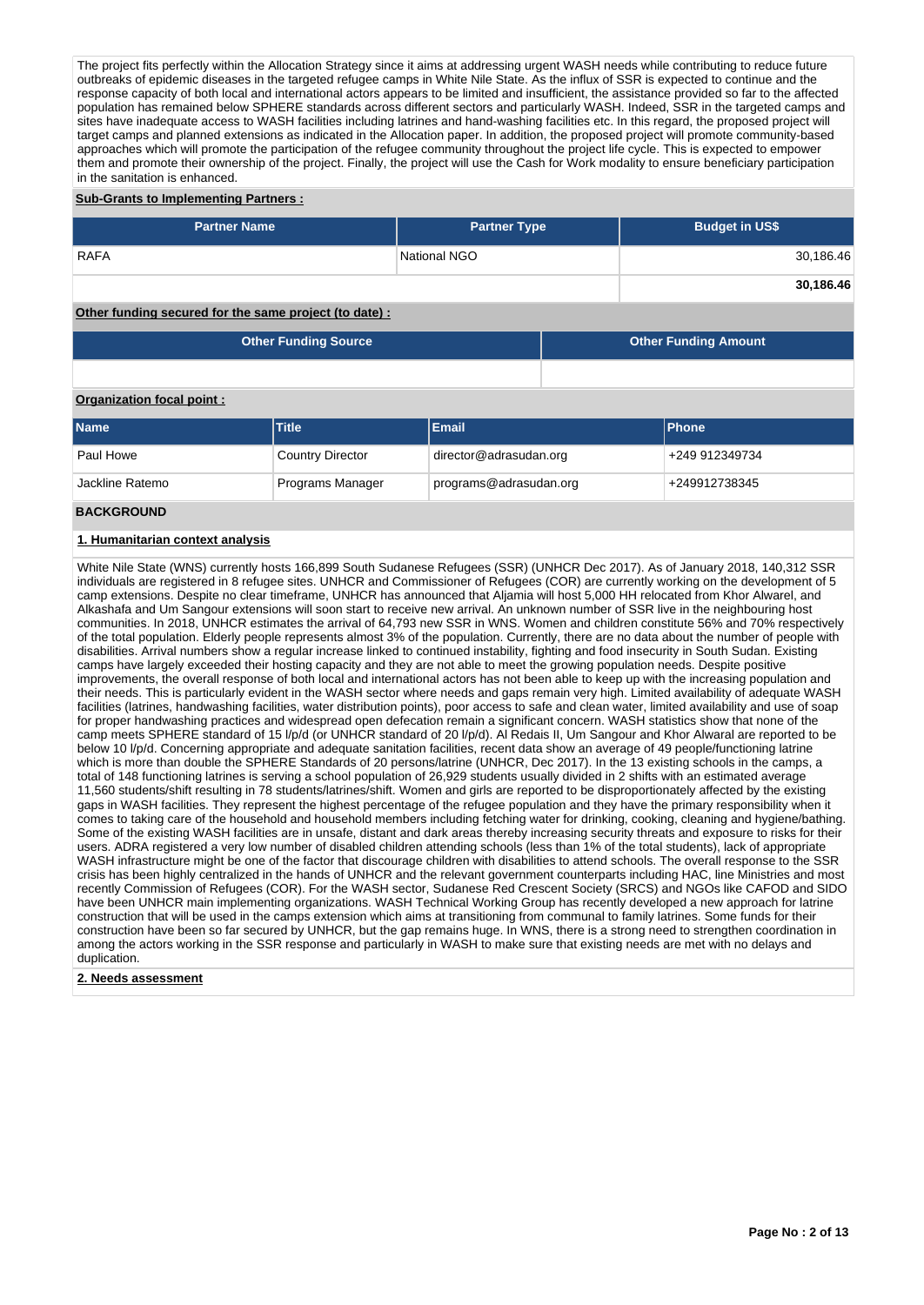Access to safe sanitation services in the camps targeted by the proposed project is still below SPHERE standards. In Dec '17, ADRA conducted a field assessment in Dabat Bosin and Alagaya which revealed that in Dabat Bosin there are no functioning latrines for a total camp population of 3,025 individuals (UNHCR Dec '17) and in Alagaya, the number of people/latrine is estimated at 60. In Khor Alwaral and Um Sangour, the number of people/functioning latrine is currently estimated at 96 and 57 respectively. In Sep '17 UNHCR and WASH partners conducted an assessment on latrines' conditions in all the camps collecting total number of latrines, functioning, not functioning, to be decommissioned, to be rehabilitated, to be dislodged. Data are meant to be updated regularly by CAFOD-SIDO, MoH and COR; ADRA will contribute to update the matrix as soon as latrines construction planned under current ECHO funded project will be defined. In addition to the inadequate number of latrines, a significant percentage of the existing ones do not meet quality standards including safety, privacy, cleanliness, environmental security and sustainability. The same concerns linked to the limited availability and the quality of the latrines can be extended to the camp facilities and schools as revealed by the recent assessment conducted by ADRA (Dec '17). The assessment covered all the 13 schools across the 8 camps. The assessment found out that a total of 148 functioning latrines is serving a school population of 26,929 students usually divided in 2 shifts with on average 11,560 students per shift; this results in 78 students/latrines per shift. In Dabat Bosin school, ADRA found that no latrines are functioning; out of 32 latrines, 28 are filled with the remaining two drops expected to be filled soon. In Um Sngour school only 10 latrines are available for 1449 students and 17 teachers, and in Khor Alwarel C there is a gap of at least 23 latrines. According to the ADRA assessment conducted in the camp schools, young children (especially those in grade 1) often do not use latrines since they were never taught to do so. In addition, teachers are often tasked with conducting hygiene awareness sessions but do not receive a proper training. ADRA found that not a single school provided soap to students to make sure that proper handwashing is practiced. Schools also fail to ensure a proper distinction/separation by gender for the latrine users, which poses particular protection risks for female students. Finally, the assessment revealed that there are no special WASH facilities including latrines and/or handwashing facilities in place for children with disabilities despite the fact that children with disabilities were reported in almost every school. Due to the lack or limited availability of adequate WASH facilities, bad hygiene and sanitation practices such as open defecation and poor handwashing have increasingly become widespread posing both immediate life-saving threats as well as longer-term concerns for the health and well-being of the camp population as well as the neighbouring host communities. The widespread prevalence of bad hygiene and sanitation practices, coupled with the overall poor living conditions, result into a high incidence of WASH related diseases especially among the most vulnerable groups including children under 5, Pregnant and Lactating Women (PLW), ill and elderly people. According to MSF Alkashafa health centre data, between January and December 2017, more than 9,000 patients have been treated for acute diarrhea (5,057 under 5 and 4,106 over 5yo) and 6,139 for skin diseases that are somehow related to poor hygiene conditions (1,178 under 5yo and 4,961 over 5yo). Currently there are no data related to extensions/new sites targeted by the proposed project because they are currently not receiving SSR since the majority of the services are not yet ready. ADRA is following up with UNHCR on timeline.

### **3. Description Of Beneficiaries**

The beneficiaries consist mainly of South Sudanese Refugees living in the refugee camps and extensions targeted by the proposed project (Alkashafa extension, Jourie extension, Aljamia, Dabat Bosin, Um Sangour, Khor Alwarel, Um Sangour extension).It is estimated that SSR population in the existing camps and planned extensions stands at 146,812 individuals based on data from UNHCR (January 2018). Out of the total, women represent 56%(24% out of the total direct beneficiaries are female over 18 and 32% of the total are female under 18) and beneficiaries under 18 are 64% (equally distributed between boys and girls). Total indirect beneficiaries are based on the current UNHCR population data estimated at 146,812 individuals (UNHCR January 2018) and the projected population for the extensions. Finally, the catchment population will include individuals living in the neighbouring host communities in Al Salam and Al Jabalein localities. Beneficiaries will be highly involved in the designing, implementation and monitoring of the project activities and performance to ensure participation and ownership of the project.

# **4. Grant Request Justification**

The proposed project will be implemented in the targeted refugee camps (Alkashafa extension, Jourie extension, Aljamia, Dabat Bosin, Um Sangour, Khor Alwarel, Um Sangour extension). The project aims at addressing existing WASH needs and gaps including limited availability of sanitation facilities in the camp and in the camp facilities (i.e. schools), low adoption of proper hygiene and sanitation practices including handwashing and defecation practices. The project will adopt an integrated approach that aims at addressing the gaps in terms of services and infrastructure provision as well as negative hygiene and sanitation behaviours and practices. The project will therefore include both hard and soft components such as the construction of WASH facilities including family latrines for the camps, institutional latrines in the schools, and awareness activities promoting good hygiene and sanitation practices. The combination of service provision and behavioural change activities is expected to maximize the impact and sustainability of the intervention. On one side, the project will focus on increasing the number of existing sanitation facilities to address the current accessibility and availability issues and create a conducive environment for the adoption of positive WASH practices. On the other side, the project will work on changing negative knowledge, attitudes and practices which can be linked to cultures and traditions as well as no information/education on the subject which is essential to ensure that beneficiaries will use and take care of the latrines and handwashing facilities built by the project as well as continue to follow good hygiene and sanitation practices after the end of the project. The project will promote the adoption of community-based approaches that are expected to enhance community participation and ownership of the project. In this regard, the project will emphasize the participation of individuals and groups that are usually excluded from the decision-making processes including women, children and people with disability. Project beneficiaries will be highly involved in the designing, implementation and monitoring of the project. For instance, project beneficiaries will be involved in the decisions related to the design and location of latrines and handwashing facilities. This is expected for example to enhance safety and security when using the latrines, particularly for women and girls. In addition, project beneficiaries will also be consulted on the nature and content of hygiene and sanitation awareness activities to make sure the latter are culturally and gender sensitive. In the construction of latrines in the camps, the project will prioritize the construction of family latrines following the sector approved design. This is in line both with the Allocation Paper and with the UNHCR plan. Despite the fact that family latrines have higher initial costs, they are expected to be more sustainable and less costly in the long-term. This is linked to the fact that people will feel more ownership of the latrine compared to the communal ones resulting in better care, cleaning and maintenance. For the latrines in the schools the project will follow the standard design but it will ensure beneficiary participation both in the designing and maintenance of the latrines. The project will promote beneficiary participation through the use of the Cash for Work modality for digging the pit holes.

### **5. Complementarity**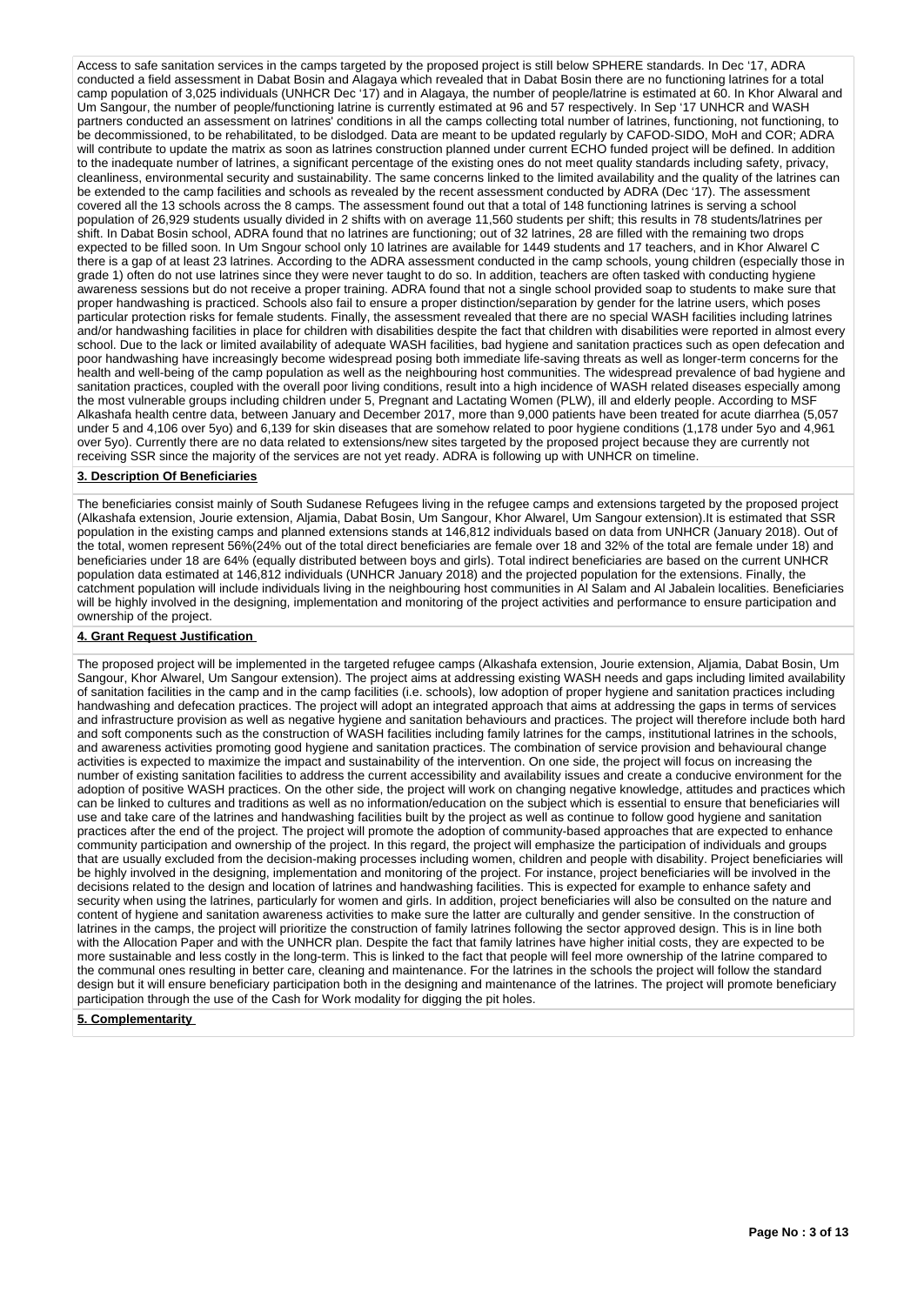Since the beginning of the conflict in South Sudan in 2013, ADRA has heavily engaged in the South Sudanese Refugee response in WNS through large-scale infrastructural projects including the construction of a ferry crossing across the White Nile and a road to provide access to the refugee sites during the rainy season, as well as the construction of emergency shelter, schools (including latrines, furniture, teacher housing), camp latrines, and heavy water facilities (including the elevated water tank in Khor Al Waral).

ADRA is currently implementing three projects in WNS: a community based protection project funded by ECHO, a three years EU funded livelihood project focusing on host communities, and an education in emergency project funded by UNHCR.

The current ECHO project includes a WASH component in which ADRA will construct a SWAT system in Aljamia to supply water to the SSR who will be relocated to the new camp and adjacent HC (approximately 30,000 individuals in total). Sanitation activities includes construction of communal, family, and school latrines and maintenance of existing latrines. Construction work will start in March. The proposed project will fill some of the sanitation gaps that the current project is not fulfilling, such as needs for additional latrines and a major focus on hygiene education and waste management that is missing in the ECHO project. As part of the education project, ADRA built 13 schools in the existent 8 camps and 1 school was recently built in Aljamia. Each school includes latrines and handwashing facilities. Through the proposed intervention, ADRA intends to also focus on hygiene and sanitation in schools increasing the number of functioning latrines, procuring handwashing bags and soap, and providing hygiene awareness.

While addressing the needs of the beneficiaries, ADRA will make sure that activities from different projects do not overlap/duplicate and that assistance to the beneficiaries living in the camps is equally distributed. The proposed project will benefit from the technical expertise and from the knowledge of the WN context of the current ADRA staff.

### **LOGICAL FRAMEWORK**

# **Overall project objective**

To contribute to the reduction of epidemic and communicable diseases linked to the poor hygiene and sanitation situation in the targeted refugee camps and extensions in White Nile State

| <b>REFUGEE CONSULTATION FORUM</b>                                                        |                                                                                                                                                         |                                 |  |  |  |  |  |  |  |  |  |
|------------------------------------------------------------------------------------------|---------------------------------------------------------------------------------------------------------------------------------------------------------|---------------------------------|--|--|--|--|--|--|--|--|--|
| <b>Cluster objectives</b>                                                                | Strategic Response Plan (SRP) objectives                                                                                                                | <b>Percentage of activities</b> |  |  |  |  |  |  |  |  |  |
| Address the lifesaving assistance and<br>protection needs of South Sudanese<br>refugees. | Outcome 1: LIFESAVING: Populations<br>affected by natural or manmade disasters<br>receive timely assistance during and in the<br>aftermath of the shock | 100                             |  |  |  |  |  |  |  |  |  |

**Contribution to Cluster/Sector Objectives :** The project will address basic WASH needs of South Sudanese Refugees living in the targeted camps and extensions. This objective is expected to be reached through an integrated approach consisting of provision of services/facilities as well as hygiene and sanitation awareness raising activities promoting a behavioural change. Addressing basic WASH needs is expected to have an immediate impact in terms of improving the living conditions of the affected population as well as medium/long term consequences for the overall improvement of the hygiene and sanitation situation in the target area.

### **Outcome 1**

The hygiene and sanitation situation in the targeted refugee camps and extension is enhanced

### **Output 1.1**

### **Description**

10,000 SSR individuals (3520 men, 4480 women, 880boys, 1120 girls) at the target locations; 13482 school children (5393 boys and 8089 girls) have Increased awareness of hygiene and waste management

### **Assumptions & Risks**

Assumption:

The community is willing to practice what they are made aware of during the campaigns

The community are ready and willing to participate in the campaigns

The prices of inputs and services remain stable

The relevant government line ministries offer technical support and permit the activities to take place

The government (HAC and other line ministries) approve the technical agreements and other MoUs and permits as early as possible to commence implementation before the change of weather (heavy rains)

Risks:

The community will not have provision of waste management tools and may resort to other means of dumping waste which may not be hygienically healthy for the people Increase of inputs and services due to the volatile exchange rate which is unpredictable Limited or lack of access to project implementation sites due to unfavourable climate conditions (heavy rains) or insecurity situations

# **Indicators**

|                                                                                                      |                                                                                                             |                                                                                                 | <b>Boys</b> Girls<br><b>Men</b><br><b>Women</b> |        |  | <b>End cycle beneficiaries</b> |               |  | <b>End</b><br>cycle |  |  |  |  |
|------------------------------------------------------------------------------------------------------|-------------------------------------------------------------------------------------------------------------|-------------------------------------------------------------------------------------------------|-------------------------------------------------|--------|--|--------------------------------|---------------|--|---------------------|--|--|--|--|
| Code                                                                                                 | <b>Cluster</b>                                                                                              | <b>Indicator</b>                                                                                |                                                 |        |  |                                | <b>Target</b> |  |                     |  |  |  |  |
| Indicator 1.1.1                                                                                      | <b>REFUGEE</b><br><b>CONSULTATION FORUM</b>                                                                 | # of refugee households who have increased<br>hygiene awareness (HRP 2018)                      |                                                 | 10.000 |  |                                |               |  |                     |  |  |  |  |
| <b>Means of Verification:</b> observation, monitoring reports, field visit reports, progress reports |                                                                                                             |                                                                                                 |                                                 |        |  |                                |               |  |                     |  |  |  |  |
| Indicator 1.1.2                                                                                      | <b>REFUGEE</b><br># of school children who have increased hygiene<br><b>CONSULTATION FORUM</b><br>awareness |                                                                                                 |                                                 |        |  |                                |               |  |                     |  |  |  |  |
|                                                                                                      |                                                                                                             | <b>Means of Verification:</b> photos, field visit reports, monitoring reports, progress reports |                                                 |        |  |                                |               |  |                     |  |  |  |  |
| <b>Activities</b>                                                                                    |                                                                                                             |                                                                                                 |                                                 |        |  |                                |               |  |                     |  |  |  |  |
| Activity 1.1.1                                                                                       |                                                                                                             |                                                                                                 |                                                 |        |  |                                |               |  |                     |  |  |  |  |
|                                                                                                      | Standard Activity: Improve access to hygiene services                                                       |                                                                                                 |                                                 |        |  |                                |               |  |                     |  |  |  |  |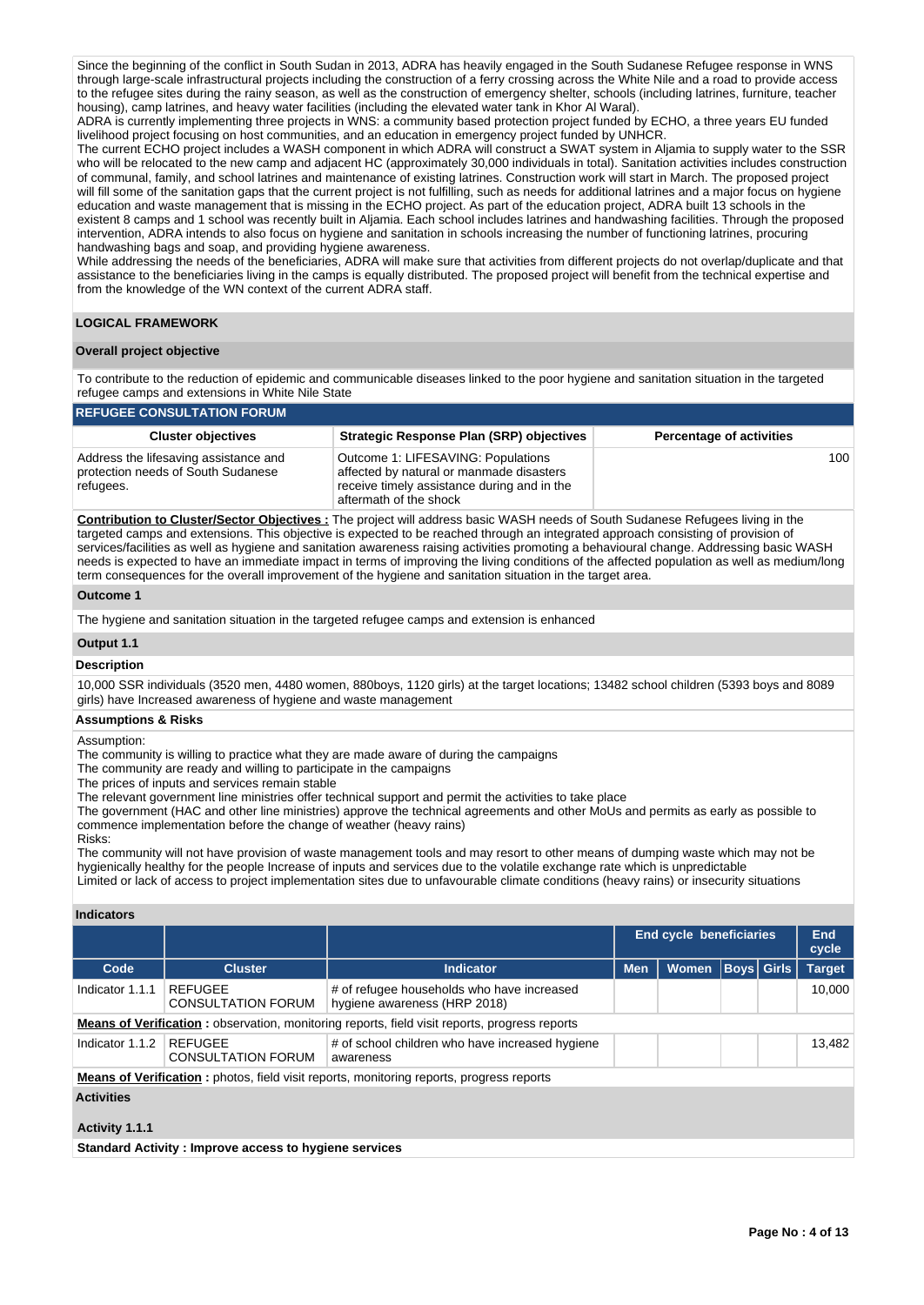Organize camp-based awareness raising sessions on good practices of waste management including reducing waste, recycling, and re-use in Al kashafa and Jourie extensions: This activity will be conducted 2 times a year in each location. Two campaigns to be conducted in Al Kashafa and 2 in Jourie extension. For each location, One (1) will be conducted at the earlier times of the project and 1 to be conducted during the 3rd quarter after the rains . This will create sustainability in terms of knowledge on waste management and its link to hygiene. This will be a public community awareness using public systems (speakers) and vehicles to disseminate information on hygiene and waste management; awareness walks using banners and a public message on the same by the local leaders, the stakeholders such as the MoH who will address the public/community during a gathering or function. During this day, there will be entertainment of songs, drama, poems from the community in line with the hygiene and waste management theme. In order to have continuous awareness of hygiene and waste management in the community, the project will have sign posts with hygiene and waste management messages in local languages at the market areas and other public areas.

### **Activity 1.1.2**

## **Standard Activity : Improve access to hygiene services**

Conduct 3 hygiene awareness campaigns in 3 schools: A total of 3 hygiene awareness campaigns will be conducted during the project period (1campaign per school during the period project) in Dabat Bosin, Um Sangour and Khor Alwarel. This will be done through various activities such as drama, songs, poems and puppet shows in the schools. During this day, a competition on hygiene and waste management among students will be conducted with the best students getting a trophy e.g. the competition will be on hand washing, solid waste management, sanitation health etc. which can be done through debates, quizzes and games. Children are best known for dissemination of information which they reinforce in the households where the projects have been provided for sanitation facilities i.e. latrines and tippy taps. The awareness campaigns in the schools will also reinforce the waste management knowledge at the household level.

# **Activity 1.1.3**

### **Standard Activity : Provision of sanitation facilities and hygiene services**

Install 64 tippy taps in 3 schools: Sanitation and hygiene awareness goes beyond the household/family to the children of the families that have been targeted for the latrine facilities. For the project to ensure that the hygiene messages are well disseminated and practiced, it is also vital to extend the activity to the schools. The project will therefore support the schools with installation of tippy taps (which will also be installed in the household level) so that the practice of hand washing is not only practiced at home but also in the schools where the same children from the target household usually attend. Thus, the project will install a total of 64 tippy taps in 3 target schools which will be used by the children who attend school. The tippy taps will have hygiene messages on them.

### **Activity 1.1.4**

### **Standard Activity : Provision of sanitation facilities and hygiene services**

Visitations by hygiene promoters at household level: ADRA will work in the local partner to ensure that the targeted HH with latrines are visited by hygiene promoters so as to have a one on one training and sensitization on the importance of hygiene in terms of sanitation e.g. emphasis on washing hands after visiting the latrines, cleaning of the child's bottom after using the potty, importance of washing hands after cleaning a child, disposing of the child's feaces into the pit latrine after using the potty etc. These visitations will enhance knowledge and understanding of hygiene at the household level and will even give a chance for the hygiene promoters to observe the households and offer immediate advise including responding to any questions on a one on one basis. Each hygiene promoter will have a target to meet as per the recommendation of UNHCR and the stipend offered to the hygiene promoters will be as per the set out standard in the hygiene technical working group. It is worth noting that the local partner ADRA is working with already has trained hygiene promoters.

# **Output 1.2**

## **Description**

5530 SSR individuals (1946 men, 2478 women, 619 girls, 487 boys) in the targeted refugee camps and extensions have access to improved sanitation facilities

### **Assumptions & Risks**

Assumptions:

The beneficiaries are willing to work and ensure that they have latrines for use;

The prices of inputs and services remain at a favorable range

The government (HAC and other line ministries) approve the project without delay to begin construction of latrines before the heavy rains Security sitution remains stable

Climate conditions remain favorable for project implementation

Risks:

The continued influx of refugee population coupled with delays in the construction of the planned extensions/new sites will create additional pressure on the facilities currently existing and those that are going to be built by the project

The unstable and unpredictable exchange rate may affect implementation

Delay in the technical agreement by the government (HAC and other line ministries) may slow down implementation and affect the work plan

The climate condition (heavy rains) may get unfavorable for the implementation of activities especially construction of latrines Abrupt insecurity may affect implementation of activities

### **Indicators**

|                   |                                                                                                                                 |                                                                                                                     |            | <b>End cycle beneficiaries</b><br>Boys   Girls  <br>Women<br>487<br>2.478<br>619 |  |  |               |  |  |  |  |  |
|-------------------|---------------------------------------------------------------------------------------------------------------------------------|---------------------------------------------------------------------------------------------------------------------|------------|----------------------------------------------------------------------------------|--|--|---------------|--|--|--|--|--|
| Code              | <b>Cluster</b>                                                                                                                  | <b>Indicator</b>                                                                                                    | <b>Men</b> |                                                                                  |  |  | <b>Target</b> |  |  |  |  |  |
| Indicator 1.2.1   | <b>REFUGEE</b><br><b>CONSULTATION FORUM</b>                                                                                     | # of refugees per gender-sensitive latrine (HRP<br>2018)                                                            | 1.946      |                                                                                  |  |  | 5.530         |  |  |  |  |  |
|                   |                                                                                                                                 | <b>Means of Verification</b> : Photos, monitoring report, progress reports, observation reports during field visits |            |                                                                                  |  |  |               |  |  |  |  |  |
| Indicator 1.2.2   | <b>WATER, SANITATION</b><br># of children under 5 years with access to<br>1.052<br>AND HYGIENE<br>sanitation facility (potties) |                                                                                                                     |            |                                                                                  |  |  |               |  |  |  |  |  |
|                   |                                                                                                                                 | <b>Means of Verification:</b> photos, distribution list, monitoring reports, progress reports                       |            |                                                                                  |  |  |               |  |  |  |  |  |
| <b>Activities</b> |                                                                                                                                 |                                                                                                                     |            |                                                                                  |  |  |               |  |  |  |  |  |

### **Activity 1.2.1**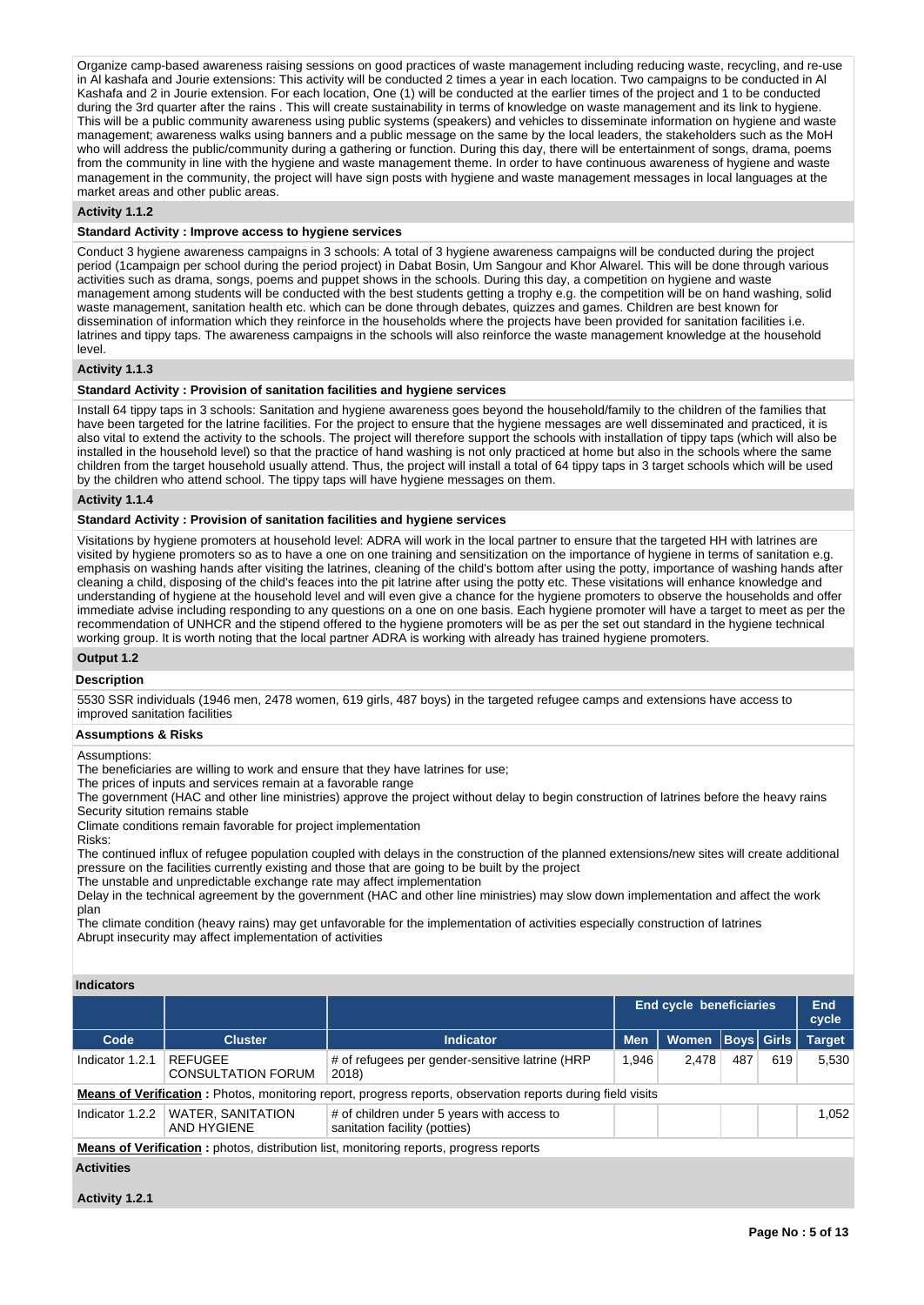### **Standard Activity : Refugees have safe and dignified access to sanitation facilities and services**

Construct 553 (2-stance) VIP household/family latrines (one unit with 2 drop holes) shared between the existing and new extensions (50% in the existing and 50% in the new extension) after close coordination with UNHCR, UNOCHA and other relevant partners: A total of 1,106 pit latrines (553 blocks) will be constructed. The selection criteria for the beneficiaries will be in terms of vulnerability status e.g. child headed households, widows, PLWs, PLWDs, elders etc. The standard of the HH latrines and hand washing facilities will be in accordance to the Sphere standards i.e. the distance between the latrines and the dwellings should be 50 meters, segregation by sex and ensuring that there are locks in the internal side of the door for the safety of women and girls. The siting of the latrines will be done in consultation with the household to promote safe facilities i.e. inappropriate siting of the latrines may make women and girls more vulnerable. The hand washing facilities (tippy taps) will also be installed for each latrine to improve hygiene in terms of washing hands after visiting the toilet or after cleaning the bottom of a child after defecating. These hand washing facilities will be installed near the latrines but not immediately next to the latrine. The construction will also benefit the male youth and men who are willing to dig the holes for cash - cash for work. In each of the target camps, 200 unskilled men and youth will be involved in digging the pit holes and at least 60 skilled laborers to supervise the work.

# **Activity 1.2.2**

**Standard Activity : Strengthen self-reliance through improved access to livelihoods opportunities**

Organize a training on latrine construction targeting mainly youth and unemployed SSR:The selected 160 unskilled men and youth will undergo training on how to dig the latrine holes, 1 training for 2 days each will be conducted noting that each training will be done in batches of 40 people. This will ensure that the small groups are able to grasp and internalize what they have been trained. The 40 skilled laborers (10 men from each target location) will also undergo an advance training for 2 days. The skilled laborers will in turn supervise the work done by the laborers and also be the TOTs for the laborers in the community. The advance training will include topics such as construction of latrines, slabs, super structure, digging mechanisms etc. The knowledge gained will create sustainability.

### **Activity 1.2.3**

### **Standard Activity : Provision of sanitation facilities and hygiene services**

Distribute 1052 potties to children under 5 years of age: In order to contain children's faeces, there is need to give particular attention to the disposal of children's faeces, as they are more commonly dangerous than those of adults (excreta-related infection among children is frequently higher and children may not have developed antibodies to infections) . ADRA will therefore distribute 968 potties to the families with children under 5 years. The mothers and caregivers will also be trained by the hygiene promoters on safe disposal of children's feaces during house visits. The selection criteria will be based on vulnerability and the presence of latrine in the family. In this case, some of the targeted children will fall under the targeted beneficiaries for latrine construction.

**Additional Targets :**

# **M & R**

### **Monitoring & Reporting plan**

At the beginning of the project, a detailed Monitoring and Reporting Plan will be developed and shared with donor to enable both partners have a detailed view of the timeline and how the project implementation will progress. The M&R plan will include:

Regular field visits by the Project Manager and WASH engineer in the field to ensure that all the activities are taking place as planned and as per the set out detailed implementation plan (DIP). The M&E Assistant will also perform the regular visits to check on the progress of the activities and measure the performance to ensure that the outputs are clearly linking to the outcome of the project. The Programs Manager and Program Officer from the head office will also make quarterly field visits to follow up on the progress of the project and ensure that the timelines set out in the detailed implementation plans are being adhered to. The Project Manager and M&E Assistant will maintain regular communications with ADRA Program Support Staff in Khartoum and he/she will report directly to Project Programs Officer who in turn will report to the Programs Manager for any programmatic issues that need to be solved.

Reports: The project will have reports developed as per the donor's requirements and timelines. Internally, the programs team will also be receiving monthly reports from the Project Manager to enable tracking of the activities implementations and if the activity targets are being met; to also have an overview of the challenges and lessons learned. The team will collect human interest stories with photos to gauge the impact of the project. The best stories will be included in the quarterly reports to the donor. The M&E Assistant will also be expected to develop monitoring tools and provide monitoring reports on a quarterly basis to gauge the impact of the project.

Direct observation: This will be done on a regular basis during field activity implementation by the field staff but the programs team from Khartoum will also do the same when they do the quarterly field visits. A field report with what was observed including photos will be shared with the donor when need arises. However, this information can be integrated into the quarterly reports to the donor.

Financial Monitoring: This is vital as it enables ADRA finance team to closely monitor the financial activities of the project e.g. financial income and expenditure, field financial reports are as per the set-out requirements and procedures for both the donor and ADRA, funds requests are appropriately done and in line with the policies set in place, cost control, budget control and internal controls are in place and adhered to. At the field level, the Project Cashier will be responsible to take care of the day-to-day accountancy including keeping track and filing of supporting documents including invoices, etc. The Project Cashier will report to the Project Manager and to the Accountant and Finance Director based in Khartoum for more complex financial related issues.

Monitoring visits with partners: As per the Core Humanitarian Standards (CHS), it is vital for humanitarian coordination to take place to ensure that the targets, gaps, lessons learned are shared among the partners. Coordination also brings together relevant partners on the same level in terms of decision making and information sharing. It is expected that field visits will be conducted together with the relevant partners such as the UNHCR, UNOCHA, WES etc. as this will strengthen cohesion and provide an avenue for sharing the lessons learned, gaps and development of adequate and sufficient sustainable provisions to the target community.

As per the ADRA programs policy, program review meetings with the Project Manager, M&E Assistant and Programs Team including the project finance team in Khartoum will be held at least once a quarter to review the DIP and the Budget.

| Workplan |  |  |  |
|----------|--|--|--|
|          |  |  |  |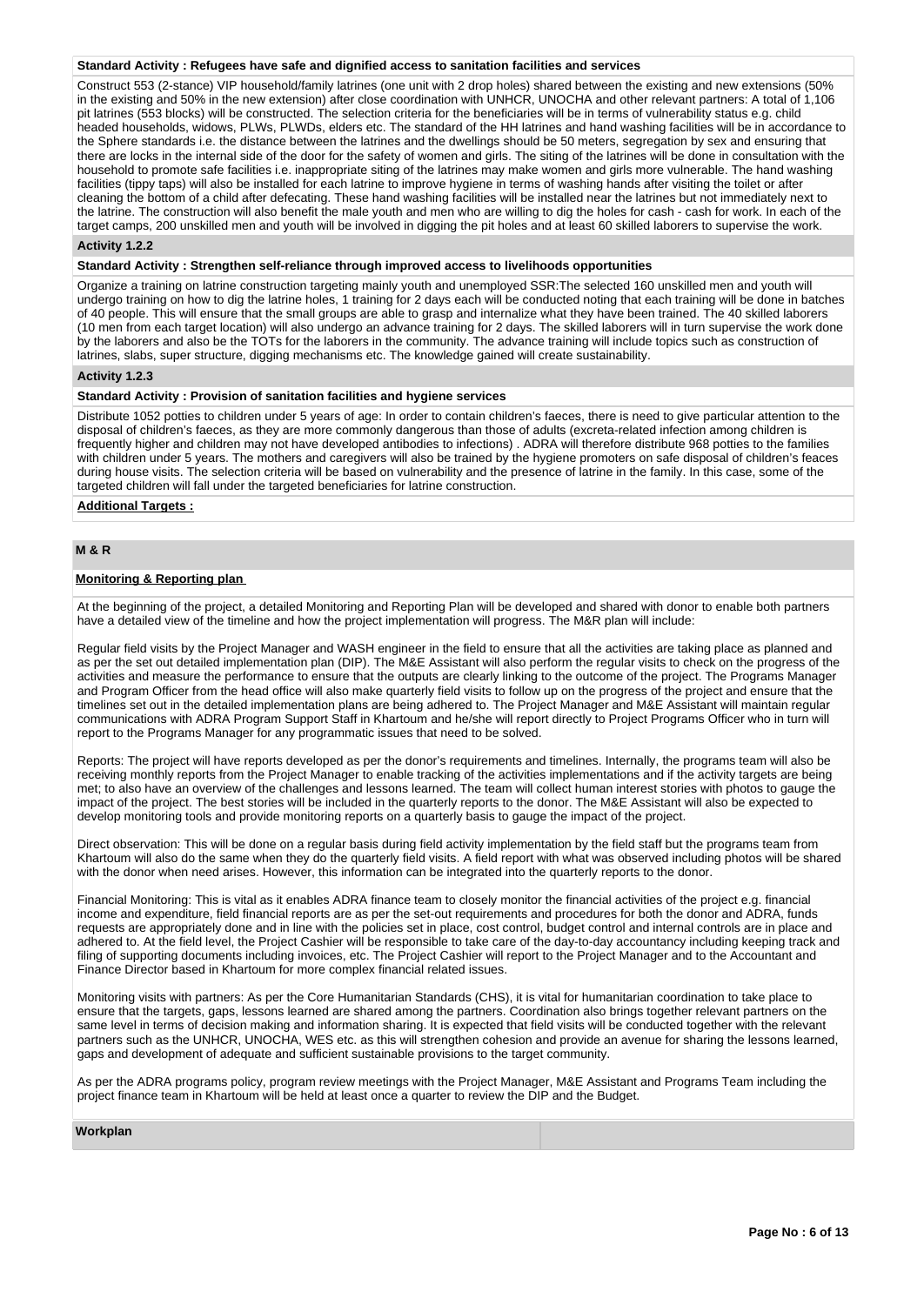| Activitydescription                                                                                                                                                                                                                                                                                                                                                                                                                                                                                                                                                                                                                                                                                                                                                                                                                                                                                                                                                                                                                                                                                                                                                                                                                                                                                                                                                                                                                                                                                    | Year         |   |   | 3 |    |   |    |  | 9       | 10 |              |              |
|--------------------------------------------------------------------------------------------------------------------------------------------------------------------------------------------------------------------------------------------------------------------------------------------------------------------------------------------------------------------------------------------------------------------------------------------------------------------------------------------------------------------------------------------------------------------------------------------------------------------------------------------------------------------------------------------------------------------------------------------------------------------------------------------------------------------------------------------------------------------------------------------------------------------------------------------------------------------------------------------------------------------------------------------------------------------------------------------------------------------------------------------------------------------------------------------------------------------------------------------------------------------------------------------------------------------------------------------------------------------------------------------------------------------------------------------------------------------------------------------------------|--------------|---|---|---|----|---|----|--|---------|----|--------------|--------------|
| Activity 1.1.1: Organize camp-based awareness raising sessions on good practices<br>of waste management including reducing waste, recycling, and re-use in Al                                                                                                                                                                                                                                                                                                                                                                                                                                                                                                                                                                                                                                                                                                                                                                                                                                                                                                                                                                                                                                                                                                                                                                                                                                                                                                                                          | 2018         |   |   |   | X  |   |    |  |         | х  |              |              |
| kashafa and Jourie extensions: This activity will be conducted 2 times a year in<br>each location. Two campaigns to be conducted in Al Kashafa and 2 in Jourie<br>extension. For each location, One (1) will be conducted at the earlier times of the<br>project and 1 to be conducted during the 3rd quarter after the rains. This will<br>create sustainability in terms of knowledge on waste management and its link to<br>hygiene. This will be a public community awareness using public systems<br>(speakers) and vehicles to disseminate information on hygiene and waste<br>management; awareness walks using banners and a public message on the same<br>by the local leaders, the stakeholders such as the MoH who will address the<br>public/community during a gathering or function. During this day, there will be<br>entertainment of songs, drama, poems from the community in line with the hygiene<br>and waste management theme. In order to have continuous awareness of hygiene<br>and waste management in the community, the project will have sign posts with<br>hygiene and waste management messages in local languages at the market areas<br>and other public areas.<br>Activity 1.1.2: Conduct 3 hygiene awareness campaigns in 3 schools: A total of 3<br>hygiene awareness campaigns will be conducted during the project period                                                                                                                                        | 2019<br>2019 |   |   |   |    |   |    |  |         |    |              |              |
| (1 campaign per school during the period project) in Dabat Bosin, Um Sangour and                                                                                                                                                                                                                                                                                                                                                                                                                                                                                                                                                                                                                                                                                                                                                                                                                                                                                                                                                                                                                                                                                                                                                                                                                                                                                                                                                                                                                       | 2018         |   |   |   | X  |   |    |  |         |    |              |              |
| Khor Alwarel. This will be done through various activities such as drama, songs,<br>poems and puppet shows in the schools. During this day, a competition on hygiene<br>and waste management among students will be conducted with the best students<br>getting a trophy e.g. the competition will be on hand washing, solid waste<br>management, sanitation health etc. which can be done through debates, quizzes<br>and games. Children are best known for dissemination of information which they<br>reinforce in the households where the projects have been provided for sanitation<br>facilities i.e. latrines and tippy taps. The awareness campaigns in the schools will<br>also reinforce the waste management knowledge at the household level.                                                                                                                                                                                                                                                                                                                                                                                                                                                                                                                                                                                                                                                                                                                                             |              |   |   |   |    |   |    |  |         |    |              |              |
| Activity 1.1.3: Install 64 tippy taps in 3 schools: Sanitation and hygiene awareness<br>goes beyond the household/family to the children of the families that have been                                                                                                                                                                                                                                                                                                                                                                                                                                                                                                                                                                                                                                                                                                                                                                                                                                                                                                                                                                                                                                                                                                                                                                                                                                                                                                                                | 2018         |   |   |   | X. | X |    |  |         |    |              |              |
| targeted for the latrine facilities. For the project to ensure that the hygiene<br>messages are well disseminated and practiced, it is also vital to extend the activity<br>to the schools. The project will therefore support the schools with installation of<br>tippy taps (which will also be installed in the household level) so that the practice of<br>hand washing is not only practiced at home but also in the schools where the same<br>children from the target household usually attend. Thus, the project will install a<br>total of 64 tippy taps in 3 target schools which will be used by the children who<br>attend school. The tippy taps will have hygiene messages on them.                                                                                                                                                                                                                                                                                                                                                                                                                                                                                                                                                                                                                                                                                                                                                                                                      | 2019         |   |   |   |    |   |    |  |         |    |              |              |
| Activity 1.1.4: Visitations by hygiene promoters at household level: ADRA will work                                                                                                                                                                                                                                                                                                                                                                                                                                                                                                                                                                                                                                                                                                                                                                                                                                                                                                                                                                                                                                                                                                                                                                                                                                                                                                                                                                                                                    | 2018         |   |   |   | X. | X | X. |  | X X X X |    | $\mathsf{X}$ | $\mathsf{X}$ |
| in the local partner to ensure that the targeted HH with latrines are visited by<br>hygiene promoters so as to have a one on one training and sensitization on the<br>importance of hygiene in terms of sanitation e.g. emphasis on washing hands after<br>visiting the latrines, cleaning of the child's bottom after using the potty, importance<br>of washing hands after cleaning a child, disposing of the child's feaces into the pit<br>latrine after using the potty etc. These visitations will enhance knowledge and<br>understanding of hygiene at the household level and will even give a chance for<br>the hygiene promoters to observe the households and offer immediate advise<br>including responding to any questions on a one on one basis. Each hygiene<br>promoter will have a target to meet as per the recommendation of UNHCR and the<br>stipend offered to the hygiene promoters will be as per the set out standard in the<br>hygiene technical working group. It is worth noting that the local partner ADRA is<br>working with already has trained hygiene promoters.                                                                                                                                                                                                                                                                                                                                                                                                     | 2019         | X | Х |   |    |   |    |  |         |    |              |              |
| Activity 1.2.1: Construct 553 (2-stance) VIP household/family latrines (one unit with<br>2 drop holes) shared between the existing and new extensions (50% in the existing                                                                                                                                                                                                                                                                                                                                                                                                                                                                                                                                                                                                                                                                                                                                                                                                                                                                                                                                                                                                                                                                                                                                                                                                                                                                                                                             | 2018         |   |   |   | X  | X | ΙX |  |         |    |              |              |
| and 50% in the new extension) after close coordination with UNHCR, UNOCHA<br>and other relevant partners: A total of 1,106 pit latrines (553 blocks) will be<br>constructed. The selection criteria for the beneficiaries will be in terms of<br>vulnerability status e.g. child headed households, widows, PLWs, PLWDs, elders<br>etc. The standard of the HH latrines and hand washing facilities will be in<br>accordance to the Sphere standards i.e. the distance between the latrines and the<br>dwellings should be 50 meters, segregation by sex and ensuring that there are<br>locks in the internal side of the door for the safety of women and girls. The siting of<br>the latrines will be done in consultation with the household to promote safe<br>facilities i.e. inappropriate siting of the latrines may make women and girls more<br>vulnerable. The hand washing facilities (tippy taps) will also be installed for each<br>latrine to improve hygiene in terms of washing hands after visiting the toilet or after<br>cleaning the bottom of a child after defecating. These hand washing facilities will<br>be installed near the latrines but not immediately next to the latrine. The<br>construction will also benefit the male youth and men who are willing to dig the<br>holes for cash - cash for work. In each of the target camps, 200 unskilled men and<br>youth will be involved in digging the pit holes and at least 60 skilled laborers to<br>supervise the work. | 2019         |   |   |   |    |   |    |  |         |    |              |              |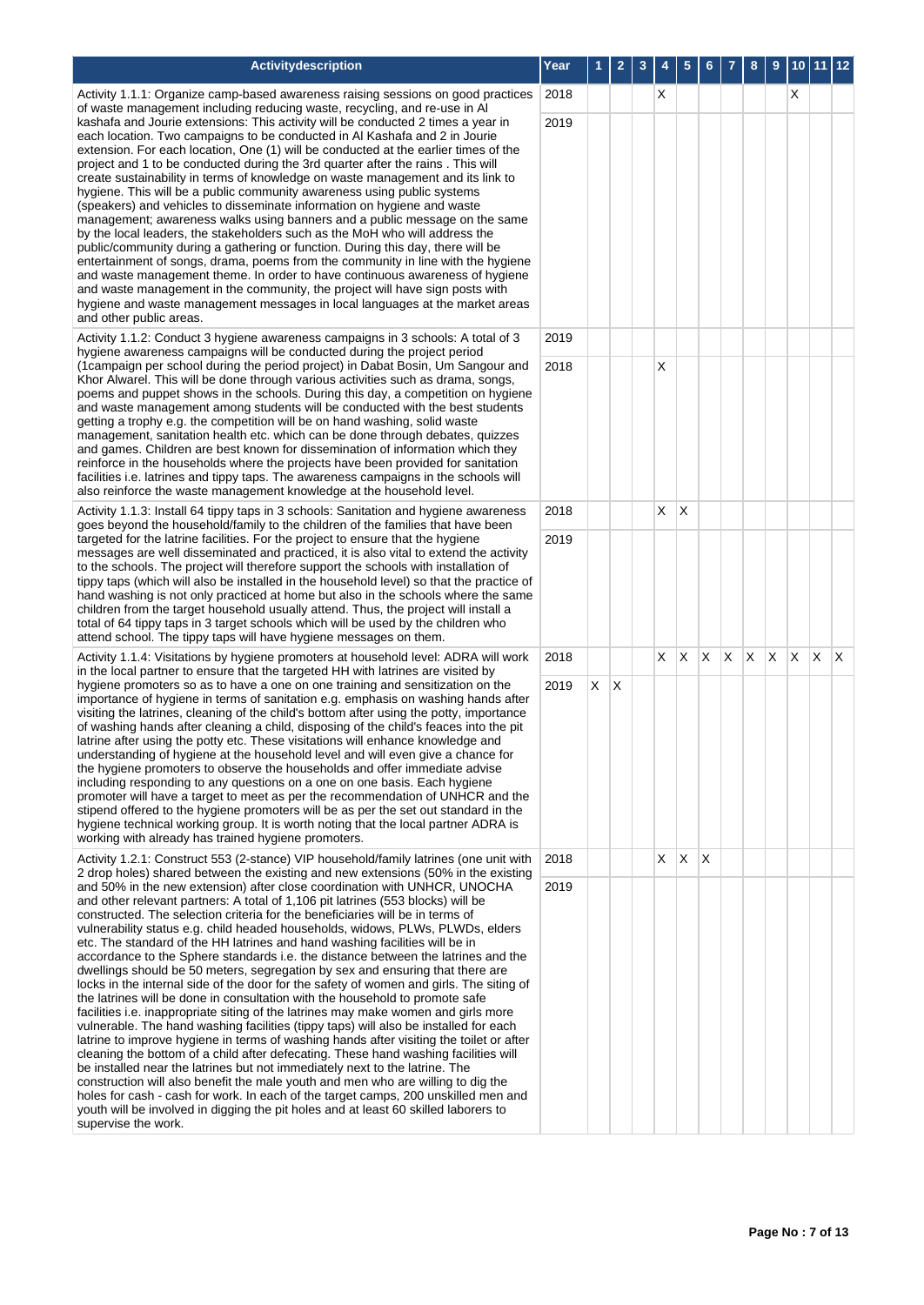Activity 1.2.2: Organize a training on latrine construction targeting mainly youth and unemployed SSR:The selected 160 unskilled men and youth will undergo training on how to dig the latrine holes, 1 training for 2 days each will be conducted noting that each training will be done in batches of 40 people. This will ensure that the small groups are able to grasp and internalize what they have been trained. The 40 skilled laborers (10 men from each target location) will also undergo an advance training for 2 days. The skilled laborers will in turn supervise the work done by the laborers and also be the TOTs for the laborers in the community. The advance training will include topics such as construction of latrines, slabs, super structure, digging mechanisms etc. The knowledge gained will create sustainability.

Activity 1.2.3: Distribute 1052 potties to children under 5 years of age: In order to contain children's faeces, there is need to give particular attention to the disposal of children's faeces, as they are more commonly dangerous than those of adults (excreta-related infection among children is frequently higher and children may not have developed antibodies to infections) . ADRA will therefore distribute 968 potties to the families with children under 5 years. The mothers and caregivers will also be trained by the hygiene promoters on safe disposal of children's feaces during house visits. The selection criteria will be based on vulnerability and the presence of latrine in the family. In this case, some of the targeted children will fall under the targeted beneficiaries for latrine construction.

| L | 2018 |  |  | $X \mid X \mid X$ |                   |  |  |  |
|---|------|--|--|-------------------|-------------------|--|--|--|
|   | 2019 |  |  |                   |                   |  |  |  |
| ) |      |  |  |                   |                   |  |  |  |
|   |      |  |  |                   |                   |  |  |  |
|   |      |  |  |                   |                   |  |  |  |
|   | 2018 |  |  |                   | $X \mid X \mid X$ |  |  |  |
|   | 2019 |  |  |                   |                   |  |  |  |
|   |      |  |  |                   |                   |  |  |  |
|   |      |  |  |                   |                   |  |  |  |
|   |      |  |  |                   |                   |  |  |  |

# **OTHER INFO**

### **Accountability to Affected Populations**

As a Humanitarian Organization, ADRA adopts and is committed to keeping the commitments of the CHS. This is to ensure that the community is at the center of the program and that they are involved in decision making from the onset of the project. ADRA will endeavor to facilitate greater accountability to the communities and the people affected by improving and providing quality services. In order to achieve this ADRA will develop work plans for progressive implementation, monitor quality and accountability. For the community to also be involved in the progress of the project, ADRA will engage the community at the start of the project to develop a feedback and complaints mechanism which will be suitable and acceptable for both the community and ADRA. This mechanism will be developed in a participatory nature with inclusion of both men and women and once developed will be shared with the donor. ADRA will also refer to the Humanitarian Accountability Partnership (HAP) guidelines which plays a big role in the assessment, improvement and recognition of accountable programmes which involves both community and the partners. ADRA will therefore conduct a stakeholders' meeting at the start of the project to inform the them of the project and its approach so that there can be a clear basis for assessing and improving the services being provided to the affected population.

ADRA has been working in the refugee camps since 2014 and thus has managed to establish good and strong relationships with community members both in the camps and in the neighboring host communities. ADRA has managed to form and train community-based groups composed of both South Sudanese Refugees and Host Community members. These groups include both male and women as well as community leaders and members. These groups will provide an important entry point for the project staff. In addition, they will provide one important accountability and feedback mechanism. In addition, the project will establish specific accountability mechanisms to ensure a successful implementation of the project activities and enhance sustainability of project results. First, the project will discuss planned interventions with community leaders and community members during initial orientation meetings. This is expected to ensure that beneficiaries are informed and understand the project objectives and activities with all its potential implications and consequences. Ad-hoc consultations will be also organized to discuss and jointly develop activities and the implementation plan. Beneficiaries will be consulted to ensure that the design and the location of the latrines and hand washing facilities is agreed upon and accepted. Second, ADRA in consultation with the community will establish a safe, accessible and effective complaint mechanism for individuals and group to raise concerns and complaints related to the project impacts, project staff conduct etc. The feedback and complaints mechanism will be as per the agreement and consultation with the community as it must be participatory in nature to enhance ownership among the community members. All complaints and concerns will be addressed by the relevant project staff. Complaints that will be found outside the scope of the project will be referred to the relevant authorities. Complaints related to matters such as SGBV, child abuse etc. will be dealt with attention and sensitivity and it is expected that a reporting mechanism with the relevant line ministry and organization will be established. Finally, to promote greater accountability, the project will pay closer attention to gender equity and participation of groups that are traditionally excluded from decision making-processes including women, children and people with disabilities. The project will promote school-based accountability mechanisms that will strengthen the participation of children in the structures set up to monitor the performance of the project.

## **Implementation Plan**

Under the proposed project ADRA will have the main responsibility for designing, implementing, monitoring and reporting to the donor and other relevant stakeholders. ADRA will be responsible to ensure compliance and accountability both to the donor and to the beneficiaries. For instance, ADRA will be responsible to convene the required bidding process for the construction and supply materials, in close consultation with the concerned ministry, sector and authorities. ADRA will take the lead in coordinating with all relevant stakeholders including SHF, UNHCR, UNICEF, COR and other WASH sector partners as well as government authorities both at the State and at Khartoum level. ADRA will attend regular sector coordination meetings both in White Nile and Khartoum to share updates and information. ADRA will be responsible to ensure that the design of school latrines and family latrines are discussed and accepted by relevant ministries (including Ministry of Education and Ministry of Helath) as well as sector lead agencies and partners to maintain consistency and uniformity. The local partner organization namely RAFA will be involved in the designing/planning, implementation and M&E in coordination with ADRA. RAFA will be mainly responsible to support the implementation of hygiene awareness activities both in the schools and in the camps and to supervise the work of suppliers and contractors for building the proposed latrines. ADRA will provide RAFA with technical support and oversight both on programmatic and financial issues to ensure a good quality implementation. RAFA will report to ADRA and will be responsible to comply with ADRA rules and regulations including financial and procurement rules. The local partner will be responsible to provide regular updates/reports to ADRA and to keep supporting documents for expenses made under this project. ADRA project staff and local partner staff assigned to the project will be based in ADRA field office in Kosti. Field staff will spend the majority of the time in the field implementing activities and monitoring the project progress. Field staff will report to the Project Manager in Kosti who will in turn report to the Program Support Staff in ADRA Khartoum. Regular coordination meetings will be held in Kosti between ADRA and RAFA leadership. The project will also ensure that visibility of the main activities is as per the recommendation of SHF and the project manager will follow up on this to make sure that it is as per the requirement.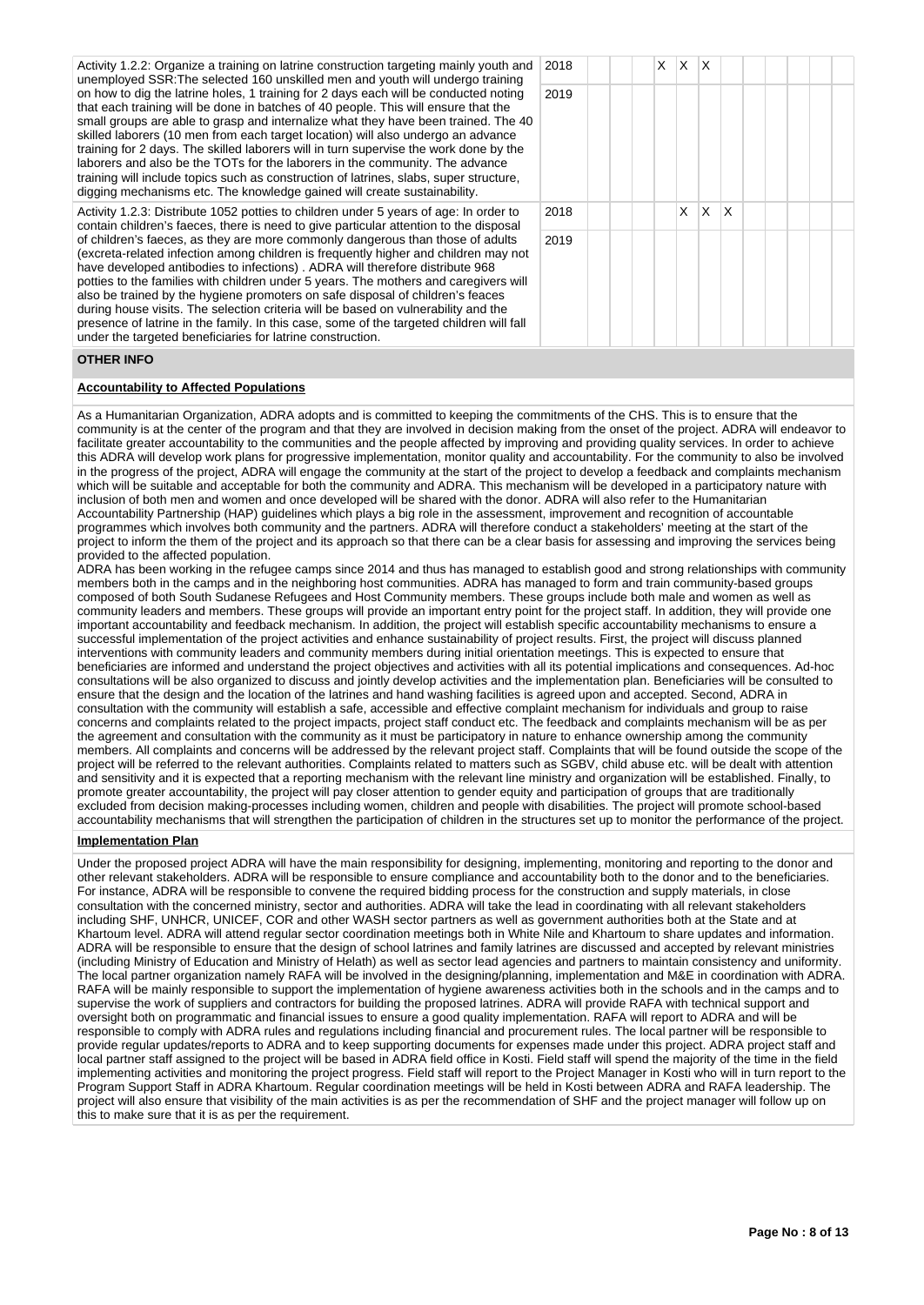| Name of the organization                                    | Areas/activities of collaboration and rationale                                                                                                                                                                                                                                                                                                                                                                                                                                                                                                                                                                                                                                                                                                                                                                                                                                                                                                                                                                                                                                                                                                                                                                                                                                                                                                                                                                                                                                                                                                                                                                                                                                                                                                                                                                                                                                                                                                                                                                                                                                                                                                                                                                                                                                 |
|-------------------------------------------------------------|---------------------------------------------------------------------------------------------------------------------------------------------------------------------------------------------------------------------------------------------------------------------------------------------------------------------------------------------------------------------------------------------------------------------------------------------------------------------------------------------------------------------------------------------------------------------------------------------------------------------------------------------------------------------------------------------------------------------------------------------------------------------------------------------------------------------------------------------------------------------------------------------------------------------------------------------------------------------------------------------------------------------------------------------------------------------------------------------------------------------------------------------------------------------------------------------------------------------------------------------------------------------------------------------------------------------------------------------------------------------------------------------------------------------------------------------------------------------------------------------------------------------------------------------------------------------------------------------------------------------------------------------------------------------------------------------------------------------------------------------------------------------------------------------------------------------------------------------------------------------------------------------------------------------------------------------------------------------------------------------------------------------------------------------------------------------------------------------------------------------------------------------------------------------------------------------------------------------------------------------------------------------------------|
| CAFOD-SIDO, Commissioner of Refugees (COR), UNHCR, WES, MSF | CAFOD-SIDO are the main WASH lead partners in the field. It is vital<br>for ADRA to work closely with them to ensure non-duplicatio of<br>activies, sharing of information and lessons learned. When need be,<br>ADRA will engage the partner in assessments that can be used by<br>other organizaiton and UN agencies in identifying the gaps. , ADRA<br>will work very closely with COR as they are the government<br>department that exclusively deals with refugees. They have all the<br>information in regards to the camps and the continuous needs of the<br>camps. COR will provide advise on where to work and will also be<br>involved in the monitoring of the project once in a while in order to<br>offer support where need be., ADRA will partner and work closely<br>with UNHCR who will offer technical support in all the WASH<br>activities. UNHCR is mandated to lead all partners in all the various<br>technical support in order to ensure that all refugees have access to<br>dignified basic survival needs such as sanitatation facilities etc.<br>ADRA will engage UNHCR from the onset of the project to the end of<br>the project in terms of monitoring, implementation designs e.g. latrine<br>designs, etc. ADRA will share relevant reports and keep UNHCR<br>updated on the implementation achievement, gaps and lessons<br>learned and in turn UNHCR will share with the other organization.<br>This will enhance coordination and information sharing. This is the<br>government department that deals with Water, Environment and<br>Sanitation. ADRA will engage them from the onset of the project in<br>order to receive technical advise and support. They will also get<br>engaged in the monitoring of the same to ensure that the latrines,<br>handwashing facilities are as per the recommended and approved<br>designs. , MSF in an international organization that is regularly<br>involved in the health sector. ADRA will work closely with them so as<br>to have regular information on the epidemic and communicable<br>diseases and those related to hygiene and sanitation. With regular<br>information, ADRA will be able to note where they need to revamp<br>hygiene promotion in order to control spread of diseases. |

### **Environment Marker Of The Project**

A+: Neutral Impact on environment with mitigation or enhancement

### **Gender Marker Of The Project**

2a- The project is designed to contribute significantly to gender equality

# **Justify Chosen Gender Marker Code**

The project will be design and implement to respond to the different needs of women and men, girls and boys. Gender and agedisaggregated data have been collected and will continue to be updated. Specific needs of each group have been taken into consideration in the conduct of field assessments. For instance, in the assessment conducted in December 2017 ADRA took into consideration specific accessibility and security issues faced by women, girls and people with disabilities when assessing the status of latrines both in the refugee camps and schools. The project will ensure that women and men, girls and boys will be consulted and included in the decisions related to the design and implementation of project activities as well as in the monitoring of the project performance including through sex-segregated FGDs and KIIs. The latrines built under this project (especially the institutional latrines for the schools) will be gender sensitive and will be constructed and placed in a manner calculated to promote privacy and safety for all users. Hygiene promotion activities will be designed in a gender sensitive way with messages tailored to the specific needs of different targets. The project staff will include both men and women to ensure fair representation of both gender. The project staff will be trained on gender equality to ensure that gender is mainstreamed and addressed throughout the project implementation. Finally, the project is expected to have a significant impact on the well-being and quality of life of women and men, girls and boys. However, the construction of family latrines is expected to benefit especially women and girls. Indeed, it is expected to reduce the risks that women and girls report to face when going to and using the communal latrines or when they are looking for a private place for open defecation. Hygiene and sanitation practices awareness-raising and education activities will target women and men, girls and boys. Nowadays women and girls are the usually the primary and solely family caregiver tasked to take care of the hygiene and sanitation conditions of the household. By targeting men and boys with hygiene and sanitation awareness activities the project is expected to increase men engagement and adoption of good hygiene and sanitation practices resulting in overall positive sanitation and hygiene results at the household and community level.

# **Protection Mainstreaming**

ADRA will ensure that protection is mainstreamed throughout the project cycle from the design of project activities to the evaluation of the project impact. First, ADRA will ensure that the Do No Harm principle is taken into consideration and the project will not cause intended and/or unintended damage or harm to beneficiaries and non-beneficiaries. ADRA will be responsible to identify protection risks for specific individuals and groups. For instance, in the assessment conducted in December 2017 ADRA took into consideration specific accessibility and security issues faced by women, girls and people with disabilities when assessing the status of latrines both in the refugee camps and schools. In this regard, ADRA will design and implement project activities to ensure that they will address barriers to access and other protection related issues that different population groups could face. ADRA will continue to monitor the situation and identify/address new protection risks or threats as they might arise. Second, ADRA will establish mechanisms to ensure accountability and transparency including a complaint mechanism which beneficiaries can use to raise concerns and complaints including protection related issues. Cases of SGBV, Child abuse and other sensitive cases that might be reported through the complaint mechanism will be dealt with particular attention and sensitivity. A referral pathway linked to authorities and stakeholders with a specific protection mandate and expertise will be developed by the project. Finally, ADRA will promote community participation and ownership throughout the project duration. This is expected to empower communities and individuals and provide them with more capacities which make them less vulnerable to protection related threats and risks.

## **Country Specific Information**

**Safety and Security**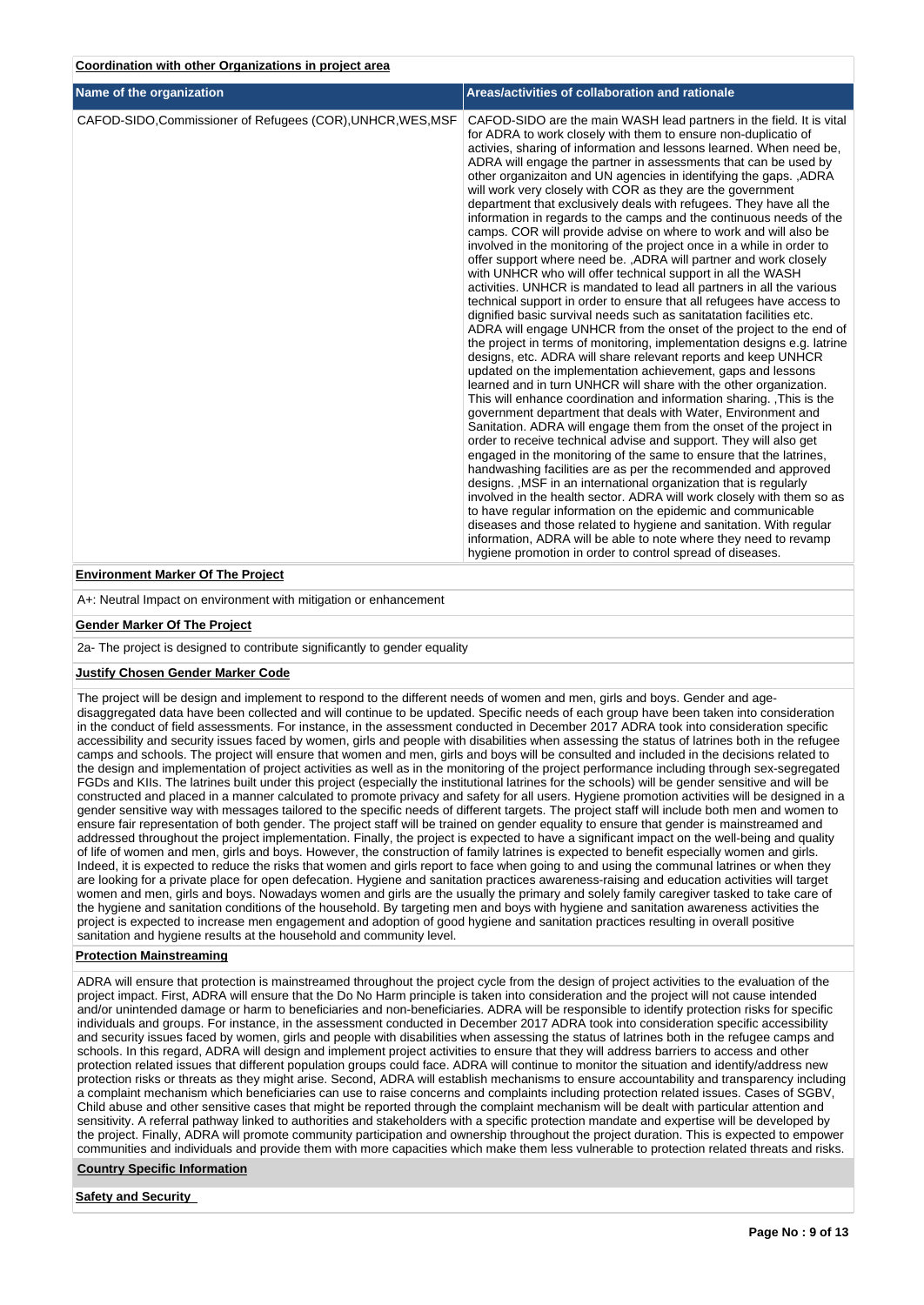White Nile State is not characterized by active conflict. However, the area borders South Sudan, Blue Nile and West Kordofan where the situation is more unstable and volatile. Therefore, White Nile State experiences a significant presence of military and security forces. The security situation in the area is currently stable. However, there have been episodes of violent clashes between security forces and SSR as well as tensions between SSR and HC. For instance, in the beginning of August 2017, tensions in Khor Alwarel camp between SSR and camp authorities erupted in an incident. The incident involved the burning of some camp facilities including UNHCR and COR offices and the rape of some female teachers from the surrounding HC. Following the incident, many SSR living in the camps were arrested. The relations between SSR, security forces and HC remained tense for few weeks immediately after the incident. For few days, INGOs, NGOs and UN Agencies were blocked from entering Khor Alwaral. This incident shows that the security situation in Khor Alwarel as well as other camps requires close monitoring. Indeed, the continued influx of SSR is expected to put additional pressure on the targeted camps, services as well as natural resources available in the area resulting in a potential increase of tensions between SSR and HC. In addition, during the rainy season, the area can be flooded causing damages along the banks of the Nile and mobility can be difficult especially on the Al Salam side (where the majority of the camps is) requiring both beneficiaries and project staff to cross the Nile despite the high level of water. Finally, despite the lifting of US sanctions, the economic situation in Sudan continues to deteriorate with the price of main commodities increasing significantly. This leaves many people highly insecure and is expected to push them to engage in dangerous activities.

# **Access**

ADRA staff has maintained regular presence in and access to the target areas (except for the short period following the incident mentioned in the previous section). ADRA project staff travels on a daily basis to the targeted camps to conduct and/or monitor activities as part of ongoing projects. ADRA field office in White Nile State is located in Kosti from where project staff can easily access the camps both in Al Salam and Al Jabalein localities. Nonetheless, accessibility is much more limited during the rainy season (June-September) due to the bas road conditions especially going to the camps located on the Al Salam side. Indeed, there is no paved road connecting Kosti and the refugee camps in Al Salam locality. Therefore, during the rainy season, project staff often use the road on the Al Jabalein side and then cross the Nile river with the ferry boat. The issue of limited accessibility during the rainy season will be taken into consideration for the planning of the activities.

### **BUDGET**

| Code | <b>Budget Line Description</b>                                                                                                                                                                                                                                                                                                                                                                                                                                                |   | D / S   Quantity | <b>Unit</b><br>cost   | <b>Duration</b><br>Recurran   charged<br>ce | %<br>to CHF | <b>Total Cost</b> |  |
|------|-------------------------------------------------------------------------------------------------------------------------------------------------------------------------------------------------------------------------------------------------------------------------------------------------------------------------------------------------------------------------------------------------------------------------------------------------------------------------------|---|------------------|-----------------------|---------------------------------------------|-------------|-------------------|--|
|      | 1. Staff and Other Personnel Costs                                                                                                                                                                                                                                                                                                                                                                                                                                            |   |                  |                       |                                             |             |                   |  |
| 1.1  | Project Manager (100%)                                                                                                                                                                                                                                                                                                                                                                                                                                                        | D | 1 <sup>1</sup>   | 1,872<br>.00          | 12                                          | 100.00      | 22,464.00         |  |
|      | The Project Manager will be based in Kosti, responsible for the implementation, reporting, and administration and management<br>of the project activities. The salary amount is a monthly gross pay that is inclusive of Basic pay, Cola and other allowances such<br>as travel, housing and Social Insurance Fund                                                                                                                                                            |   |                  |                       |                                             |             |                   |  |
| 1.2  | Field Supervisor (Project Manager Assistant - 100%)                                                                                                                                                                                                                                                                                                                                                                                                                           | D | 1 <sup>1</sup>   | 995.0<br>0            | 10                                          | 100.00      | 9,950.00          |  |
|      | Field Supervisor will be based in Kosti and is responsible for the implementation of the activities at field level (SSR camps) and<br>supports the PM in monitoring of the project activities and support in the waste management activities. The salary amount is a<br>monthly gross pay that is inclusive of Basic pay, Cola and other allowances such as travel, housing and Social Insurance Fund                                                                         |   |                  |                       |                                             |             |                   |  |
| 1.3  | <b>WASH Engineer</b>                                                                                                                                                                                                                                                                                                                                                                                                                                                          | D |                  | 1 995.0<br>$\Omega$   | 6                                           | 100.00      | 5,970.00          |  |
|      | WASH Engineer will be based in Kosti, responsible to provide WASH technical support to the project team related to WASH<br>activities. The salary amount is a monthly gross pay that is inclusive of Basic pay, Cola and other allowances such as travel,<br>housing and Social Insurance Fund                                                                                                                                                                                |   |                  |                       |                                             |             |                   |  |
| 1.4  | <b>Field Cashier</b>                                                                                                                                                                                                                                                                                                                                                                                                                                                          | S |                  | 1 674.0<br>0          | 11                                          | 20.00       | 1,482.80          |  |
|      | Based in Kosti the Cashier will support the field staff in cash and banking, financial reporting in line with the ADRA financial<br>policy. He/She ensures that field finance reports are sent to the head office on time and works closely with the project<br>accountant. The unit cost amount is a monthly gross salary that is inclusive of Basic pay, Cola and other allowances such as<br>travel, housing and Social Insurance Fund. 30% will be charged to the project |   |                  |                       |                                             |             |                   |  |
| 1.5  | Janitor/Cook                                                                                                                                                                                                                                                                                                                                                                                                                                                                  | S | 1 <sup>1</sup>   | 422.0<br>0            | 11                                          | 30.00       | 1,392.60          |  |
|      | Janitor/Cook will be based in Kosti anThe unit cost amount is a monthly gross salary that is inclusive of Basic pay, Cola and<br>other allowances such as travel, housing and Social Insurance Fund. 30% will be charged to the project                                                                                                                                                                                                                                       |   |                  |                       |                                             |             |                   |  |
| 1.6  | Programme Assistant                                                                                                                                                                                                                                                                                                                                                                                                                                                           | S |                  | $2 \mid 1.778$<br>.50 | 11                                          | 15.00       | 5,869.05          |  |
|      | Based in Khartoum with frequent travel to Kosti; the Program Assitants will support the Program Manager in following up on the<br>project implementation. The unit cost amount is a monthly gross salary that is inclusive of Basic pay, Cola and other allowances<br>such as travel, housing and Social Insurance Fund. 15% will be charged to the project                                                                                                                   |   |                  |                       |                                             |             |                   |  |
| 1.7  | Accountant                                                                                                                                                                                                                                                                                                                                                                                                                                                                    | S |                  | $1 \mid 1,054$<br>.00 | 11                                          | 30.00       | 3,478.20          |  |
|      | Based in Khartoum, the Accountant will work closely with the cashier in Kosti on matters of financial and reporting, receiving the<br>documents from the field and recording the expenses monthly. The unit cost amount is a monthly gross salary that is inclusive of<br>Basic pay, Cola and other allowances such as travel, housing and Social Insurance Fund. Being a shared position; 15% will be<br>charged to the project                                              |   |                  |                       |                                             |             |                   |  |
| 1.8  | Logistic Officer                                                                                                                                                                                                                                                                                                                                                                                                                                                              | S |                  | $2 \mid 1,191$<br>.00 | 11                                          | 10.00       | 2,620.20          |  |
|      | Logistics Officers based in Khartoum office will be responsible for supporting the project procurement, sourcing for quotations in<br>Khartoum and other logistical duties including securing Technical Agreements at Federal Level, travel permits etc. The unit cost<br>amount is a monthly gross salary that is inclusive of Basic pay, Cola and other allowances such as travel, housing and Social<br>Insurance Fund. 30% will be charged to the project                 |   |                  |                       |                                             |             |                   |  |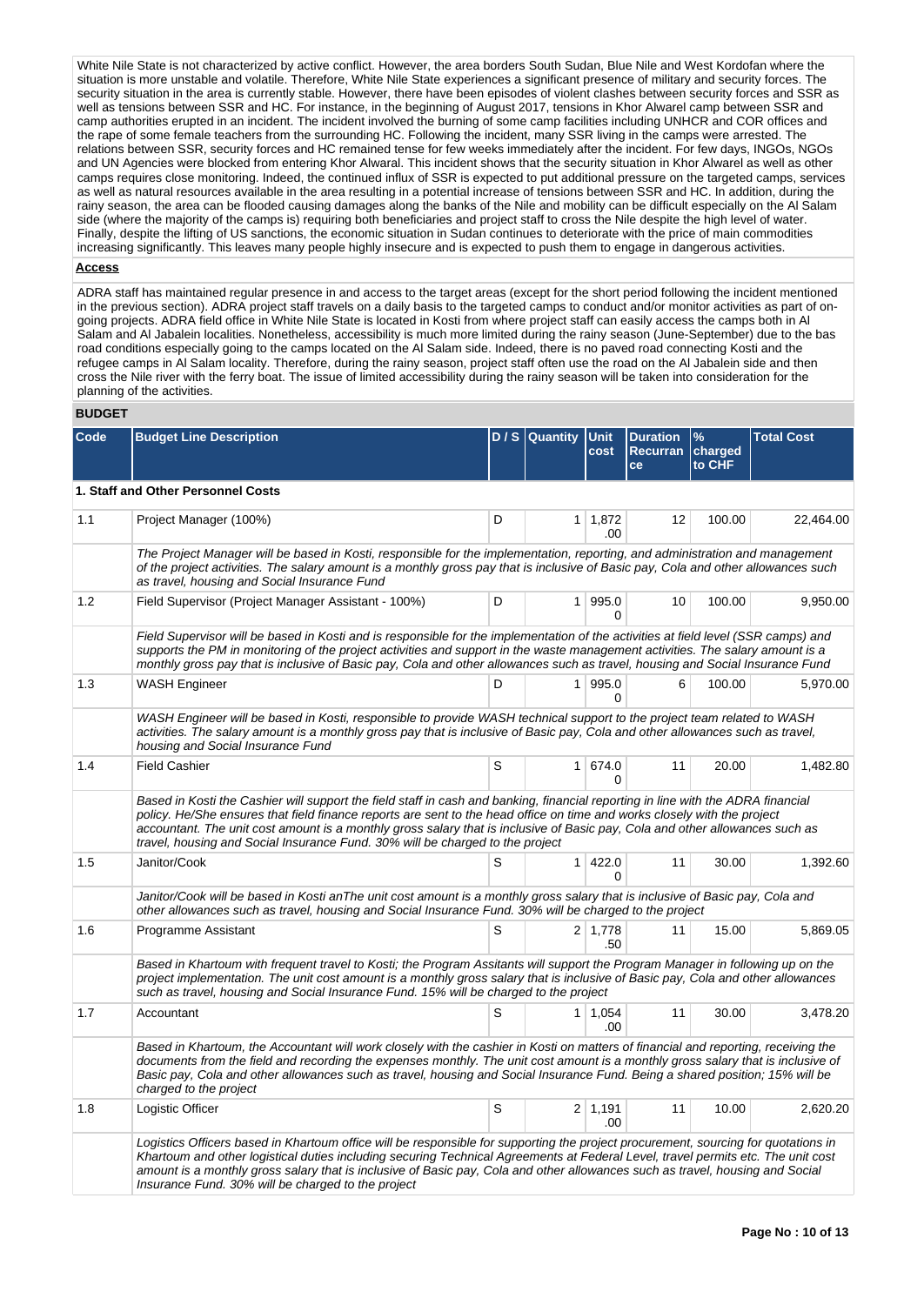| 1.9          | Admin Assistant/HR Officer                                                                                                                                                                                                                                                                                                                                                                                                                                                                                   | S         |      | $1 \quad 1,293$<br>.00 | 11           | 20.00  | 2,844.60   |  |
|--------------|--------------------------------------------------------------------------------------------------------------------------------------------------------------------------------------------------------------------------------------------------------------------------------------------------------------------------------------------------------------------------------------------------------------------------------------------------------------------------------------------------------------|-----------|------|------------------------|--------------|--------|------------|--|
|              | The Admin Assitant/HR Officer is based in Khartoum office and is responsible for staff contracts, job advertisement, liaising with<br>HAC for recruitment, monitoring, record keeping and support in all HR issues that will come up in the duration of the project. The<br>unit cost amount is a monthly gross salary that is inclusive of Basic pay, Cola and other allowances such as travel, housing and<br>Social Insurance Fund. 20% will be charged to the project                                    |           |      |                        |              |        |            |  |
| 1.10         | <b>WASH Specialist</b>                                                                                                                                                                                                                                                                                                                                                                                                                                                                                       | D         |      | 1 2,706<br>.00         | 11           | 10.00  | 2,976.60   |  |
|              | WASH Specialist is responsible for technical advise and supervision of all WASH projects. He is based in Khartoum with frequent<br>travels to the Kosti. He is the focal point person in WASH cluster coordination meeting at national and state level. The unit cost<br>amount is a monthly gross salary that is inclusive of Basic pay, Cola and other allowances such as travel, housing and Social<br>Insurance Fund. 10% will be charged to the project                                                 |           |      |                        |              |        |            |  |
| 1.11         | M& E Assistant                                                                                                                                                                                                                                                                                                                                                                                                                                                                                               | D         |      | $1 \mid 1,065$<br>.00  | 11           | 40.00  | 4,686.00   |  |
|              | M&E Assistant based in the field responsible for all the M&E activities The salary amount is a monthly gross pay that is inclusive<br>of Basic pay, Cola and other allowances such as travel, housing and Social Insurance Fund                                                                                                                                                                                                                                                                              |           |      |                        |              |        |            |  |
|              | <b>Section Total</b>                                                                                                                                                                                                                                                                                                                                                                                                                                                                                         |           |      |                        |              |        | 63,734.05  |  |
|              | 2. Supplies, Commodities, Materials                                                                                                                                                                                                                                                                                                                                                                                                                                                                          |           |      |                        |              |        |            |  |
| 2.1          | Procurement of Potties for children                                                                                                                                                                                                                                                                                                                                                                                                                                                                          | D         | 1052 | 5.00                   | 1            | 100.00 | 5,260.00   |  |
|              | 1052 potties to distribute to children under 5 years of age. Each potty is estimated at SDG 156.                                                                                                                                                                                                                                                                                                                                                                                                             |           |      |                        |              |        |            |  |
| 2.2          | Installation of tippy taps in schools                                                                                                                                                                                                                                                                                                                                                                                                                                                                        | D         | 64   | 5.00                   | $\mathbf{1}$ | 100.00 | 320.00     |  |
|              | Cost of 64 tippy taps in 3 schools. Tippy taps will include hygiene messages. Each tippy tap will cost SDG 156.                                                                                                                                                                                                                                                                                                                                                                                              |           |      |                        |              |        |            |  |
| 2.3          | Construction of family latrines with handwashing facilities<br>(tippy taps)                                                                                                                                                                                                                                                                                                                                                                                                                                  | D         |      | 1106 484.0<br>0        | $\mathbf{1}$ | 100.00 | 535,304.00 |  |
|              | and unskilled laborers by the contractor. The procurement process to select the contractor will consist in the opening of a tender<br>on national newspaper for 15 days. At the end of this period and in presence of COR, HAC, RAFA local partner, WES, etc.<br>(Evaluation Committee), a summary with prices and quotations will be analised. The Evaluation Committee will finally select the<br>most suitable contractor according to established criteria.                                              |           |      |                        |              |        |            |  |
|              |                                                                                                                                                                                                                                                                                                                                                                                                                                                                                                              |           |      |                        |              |        |            |  |
| 3. Equipment | <b>Section Total</b>                                                                                                                                                                                                                                                                                                                                                                                                                                                                                         |           |      |                        |              |        | 540,884.00 |  |
| NA           | <b>NA</b>                                                                                                                                                                                                                                                                                                                                                                                                                                                                                                    | <b>NA</b> | 0    | 0.00                   | 0            | 0      | 0.00       |  |
|              | <b>NA</b>                                                                                                                                                                                                                                                                                                                                                                                                                                                                                                    |           |      |                        |              |        |            |  |
|              | <b>Section Total</b>                                                                                                                                                                                                                                                                                                                                                                                                                                                                                         |           |      |                        |              |        | 0.00       |  |
|              | <b>4. Contractual Services</b>                                                                                                                                                                                                                                                                                                                                                                                                                                                                               |           |      |                        |              |        |            |  |
| NA           | NA                                                                                                                                                                                                                                                                                                                                                                                                                                                                                                           | <b>NA</b> | 0    | 0.00                   | 0            | 0      | 0.00       |  |
|              | <b>NA</b>                                                                                                                                                                                                                                                                                                                                                                                                                                                                                                    |           |      |                        |              |        |            |  |
|              | <b>Section Total</b>                                                                                                                                                                                                                                                                                                                                                                                                                                                                                         |           |      |                        |              |        | 0.00       |  |
| 5. Travel    |                                                                                                                                                                                                                                                                                                                                                                                                                                                                                                              |           |      |                        |              |        |            |  |
| 5.1          | Vehicle rent and fuel                                                                                                                                                                                                                                                                                                                                                                                                                                                                                        | S         |      | $1 \mid 1,800$<br>.00  | 6            | 100.00 | 10,800.00  |  |
|              | Cost of hiring one vehicle per month exclusively for use in the project to be shared between the Project Manager, WASH<br>Engineer and Field Supervisor, 1 vehicle at a cost of USD 1,250 monthly (41.667 per day for 30 days) + Driver at USD 200<br>monthly (9.09 for 22 working days) + fuel of USD 200 monthly + minor service and repairs of USD 150 monthly                                                                                                                                            |           |      |                        |              |        |            |  |
| 5.2          | Travel, Accommodation and Per diem for staff during<br>monitoring visits                                                                                                                                                                                                                                                                                                                                                                                                                                     | S         |      | $2 \mid 15.00$         | 50           | 100.00 | 1,500.00   |  |
|              | Lump sum of travel cost which includes per diem, travel costs, accommodation etc for project staff travelling outside their duty<br>station (Kosti) or for Khartoum staff travelling to Kosti to support the project in term of monitoring and management of the project.<br>The amount is calculated per 2 staff people, per diem for staff outside the duty station for business related travels is estimated<br>@15USD per person/day based on ADRA's policy. The total number of days for travels is 50. |           |      |                        |              |        |            |  |
|              | <b>Section Total</b>                                                                                                                                                                                                                                                                                                                                                                                                                                                                                         |           |      |                        |              |        | 12,300.00  |  |
|              | 6. Transfers and Grants to Counterparts                                                                                                                                                                                                                                                                                                                                                                                                                                                                      |           |      |                        |              |        |            |  |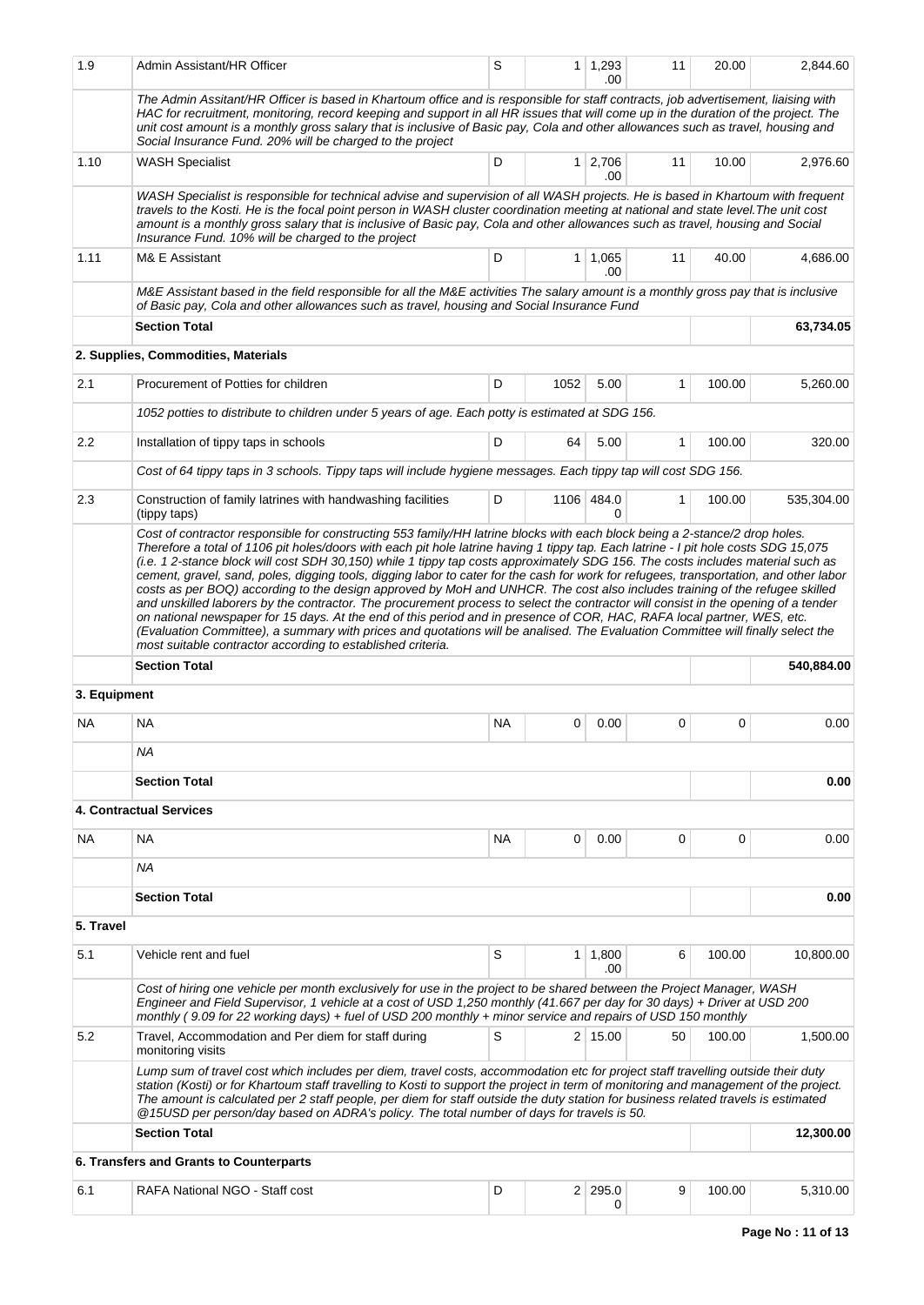|                         | Lump sum. the partner is expected to assign 2 social mobilizers t to the project and to cover percentage cost for other support<br>staff                                                                                                                                                                                                                                                                                                          |   |                |                       |              |        |            |  |
|-------------------------|---------------------------------------------------------------------------------------------------------------------------------------------------------------------------------------------------------------------------------------------------------------------------------------------------------------------------------------------------------------------------------------------------------------------------------------------------|---|----------------|-----------------------|--------------|--------|------------|--|
| 6.2                     | <b>RAFA National NGO - Travel</b>                                                                                                                                                                                                                                                                                                                                                                                                                 | D |                | 1 700.0<br>0          | 9            | 70.00  | 4,410.00   |  |
|                         | Lump sum for car hire, fuel, vehicle maintenance, per diem etc for travel support their activities such as school hygiene<br>campaign, community awareness campaigns and monitoring of garbage collection                                                                                                                                                                                                                                         |   |                |                       |              |        |            |  |
| 6.3                     | RAFA National NGO - Cost for distribution of potties                                                                                                                                                                                                                                                                                                                                                                                              | D |                | $1 \mid 1,200$<br>.00 | $\mathbf{1}$ | 100.00 | 1,200.00   |  |
|                         | To cater for the distribution costs for the potties. The costs involves volunteers payment, transport, printing of distribution cards,<br>drinking water during distribution etc.                                                                                                                                                                                                                                                                 |   |                |                       |              |        |            |  |
| 6.4                     | RAFA National NGO - School hygiene campaigns                                                                                                                                                                                                                                                                                                                                                                                                      | D |                | 3   450.0<br>0        | 1            | 100.00 | 1.350.00   |  |
|                         | A total of 3 campaigns in a year (3 schools targeted and each school to have 1 campaign in a year). To procure school clubs<br>promotional materials such as trophies to be given out during the hygiene and waste management competitions.                                                                                                                                                                                                       |   |                |                       |              |        |            |  |
| 6.5                     | RAFA National NGO - Hygiene promoters                                                                                                                                                                                                                                                                                                                                                                                                             | D |                | 30 30.00              | 9            | 100.00 | 8,100.00   |  |
|                         | To support hygiene promoters in their day to day visitations to the target HHs to create awareness of good hygiene practices<br>(washing if hands, children hygiene, waste management) at household level. 10 hygiene promoters per each of the 3 locations,<br>total 30 HP.                                                                                                                                                                      |   |                |                       |              |        |            |  |
| 6.6                     | RAFA National NGO - Community Awareness campaigns                                                                                                                                                                                                                                                                                                                                                                                                 | D |                | $4 \mid 1.800$<br>.00 | 1            | 100.00 | 7,200.00   |  |
|                         | A total of 4 community awareness campaigns to be conducted. The cost includes hiring of public awareness (PA) systems,<br>chairs, tables, presenters, banners, sign posts, vehicles, tents and payment of council fee, government officials allowances,<br>supplies etc. 2 campaigns (1 at the 2nd quarter and the other after rainy season) to be conducted in AI Kashafa extension and 2 (<br>2nd quarter and after rains) in Jourie extension. |   |                |                       |              |        |            |  |
| 6.7                     | RAFA National NGO - PSC rate                                                                                                                                                                                                                                                                                                                                                                                                                      | D |                | $1 \mid 1.785$<br>.98 | 1            | 100.00 | 1,785.98   |  |
|                         | Amount for Partner PSC rate calculated from the overall PSC for the project (3.9% for Partner out of 45794.39USD)                                                                                                                                                                                                                                                                                                                                 |   |                |                       |              |        |            |  |
|                         | <b>Section Total</b>                                                                                                                                                                                                                                                                                                                                                                                                                              |   |                |                       |              |        | 29,355.98  |  |
|                         | 7. General Operating and Other Direct Costs                                                                                                                                                                                                                                                                                                                                                                                                       |   |                |                       |              |        |            |  |
| 7.1                     | Office supplies                                                                                                                                                                                                                                                                                                                                                                                                                                   | S | 1 <sup>1</sup> | 485.0<br>0            | 11           | 30.00  | 1,600.50   |  |
|                         | Lump sum cost for office supplies such as cartridges, drinking water for the office, stationary etc.                                                                                                                                                                                                                                                                                                                                              |   |                |                       |              |        |            |  |
| 7.2                     | Communication                                                                                                                                                                                                                                                                                                                                                                                                                                     | S | 1 <sup>1</sup> | 700.0<br>0            | 11           | 20.00  | 1,540.00   |  |
|                         | Cost of internet and telephone (50% Khartoum and 50% Kosti)                                                                                                                                                                                                                                                                                                                                                                                       |   |                |                       |              |        |            |  |
| 7.3                     | Office rental                                                                                                                                                                                                                                                                                                                                                                                                                                     | S |                | 1 743.0<br>0          | 11           | 20.00  | 1,634.60   |  |
|                         | Cost of renting office (10% Khartoum and 15% Kosti)                                                                                                                                                                                                                                                                                                                                                                                               |   |                |                       |              |        |            |  |
| 7.4                     | Office maintenance                                                                                                                                                                                                                                                                                                                                                                                                                                | S |                | 1 250.0<br>0          | 11           | 50.00  | 1,375.00   |  |
|                         | Cost of maintanance of the office (25% Khartoum and 25% Kosti)                                                                                                                                                                                                                                                                                                                                                                                    |   |                |                       |              |        |            |  |
| 7.5                     | Office utilities                                                                                                                                                                                                                                                                                                                                                                                                                                  | S | 1 <sup>1</sup> | 250.0<br>0            | 11           | 50.00  | 1,375.00   |  |
|                         | Cost of office utilities such as electricity, gas, etc (25% Khartoum and 25% Kosti)                                                                                                                                                                                                                                                                                                                                                               |   |                |                       |              |        |            |  |
| 7.6                     | Visibillity                                                                                                                                                                                                                                                                                                                                                                                                                                       | D |                | $1 \mid 2,192$<br>.46 | 1            | 100.00 | 2,192.46   |  |
|                         | Cost for branding latrine doors, bins and sign posts at the water points and market places, reflector jackets, Tshirts etc.                                                                                                                                                                                                                                                                                                                       |   |                |                       |              |        |            |  |
|                         | <b>Section Total</b>                                                                                                                                                                                                                                                                                                                                                                                                                              |   |                |                       |              |        | 9,717.56   |  |
| <b>SubTotal</b>         |                                                                                                                                                                                                                                                                                                                                                                                                                                                   |   | 2,286.00       |                       |              |        | 655,991.59 |  |
| Direct                  |                                                                                                                                                                                                                                                                                                                                                                                                                                                   |   |                |                       |              |        | 618,479.04 |  |
| Support                 |                                                                                                                                                                                                                                                                                                                                                                                                                                                   |   |                |                       |              |        | 37,512.55  |  |
| <b>PSC Cost</b>         |                                                                                                                                                                                                                                                                                                                                                                                                                                                   |   |                |                       |              |        |            |  |
| <b>PSC Cost Percent</b> |                                                                                                                                                                                                                                                                                                                                                                                                                                                   |   |                |                       |              |        | 6.70       |  |
| <b>PSC Amount</b>       |                                                                                                                                                                                                                                                                                                                                                                                                                                                   |   |                |                       |              |        | 43,951.44  |  |
| <b>Total Cost</b>       |                                                                                                                                                                                                                                                                                                                                                                                                                                                   |   |                |                       |              |        | 699,943.03 |  |